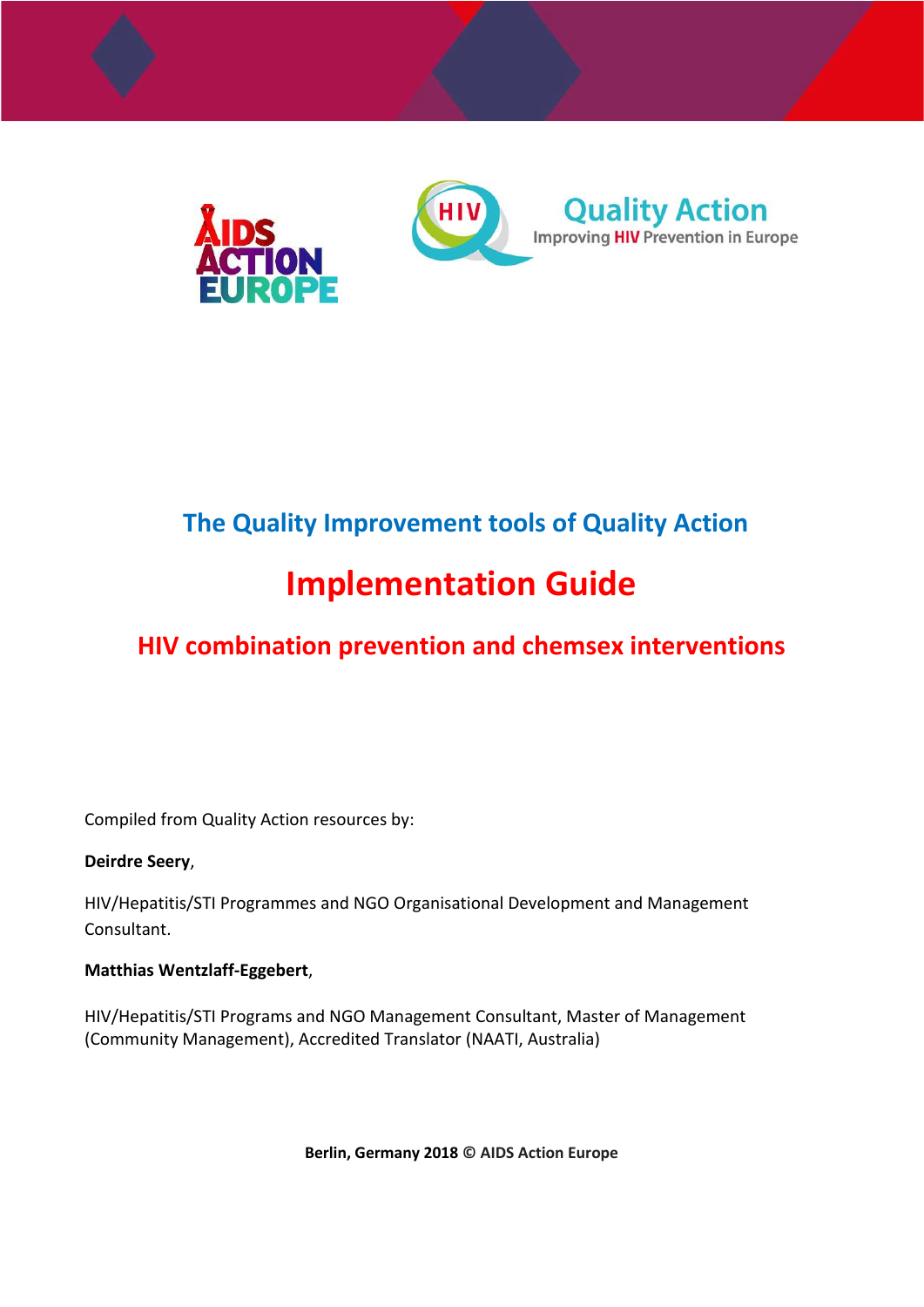## **Table of content**

| $1_{-}$ |       |  |
|---------|-------|--|
|         |       |  |
|         |       |  |
| 2.      |       |  |
|         | 2.1   |  |
| 3.      |       |  |
|         | 3.1   |  |
|         | 3.2   |  |
|         | 3.3   |  |
|         | 3.4   |  |
|         | 3.5   |  |
|         | 3.5.1 |  |
|         |       |  |
|         |       |  |
|         |       |  |
|         |       |  |
|         |       |  |
|         | 3.6   |  |
| 4.      |       |  |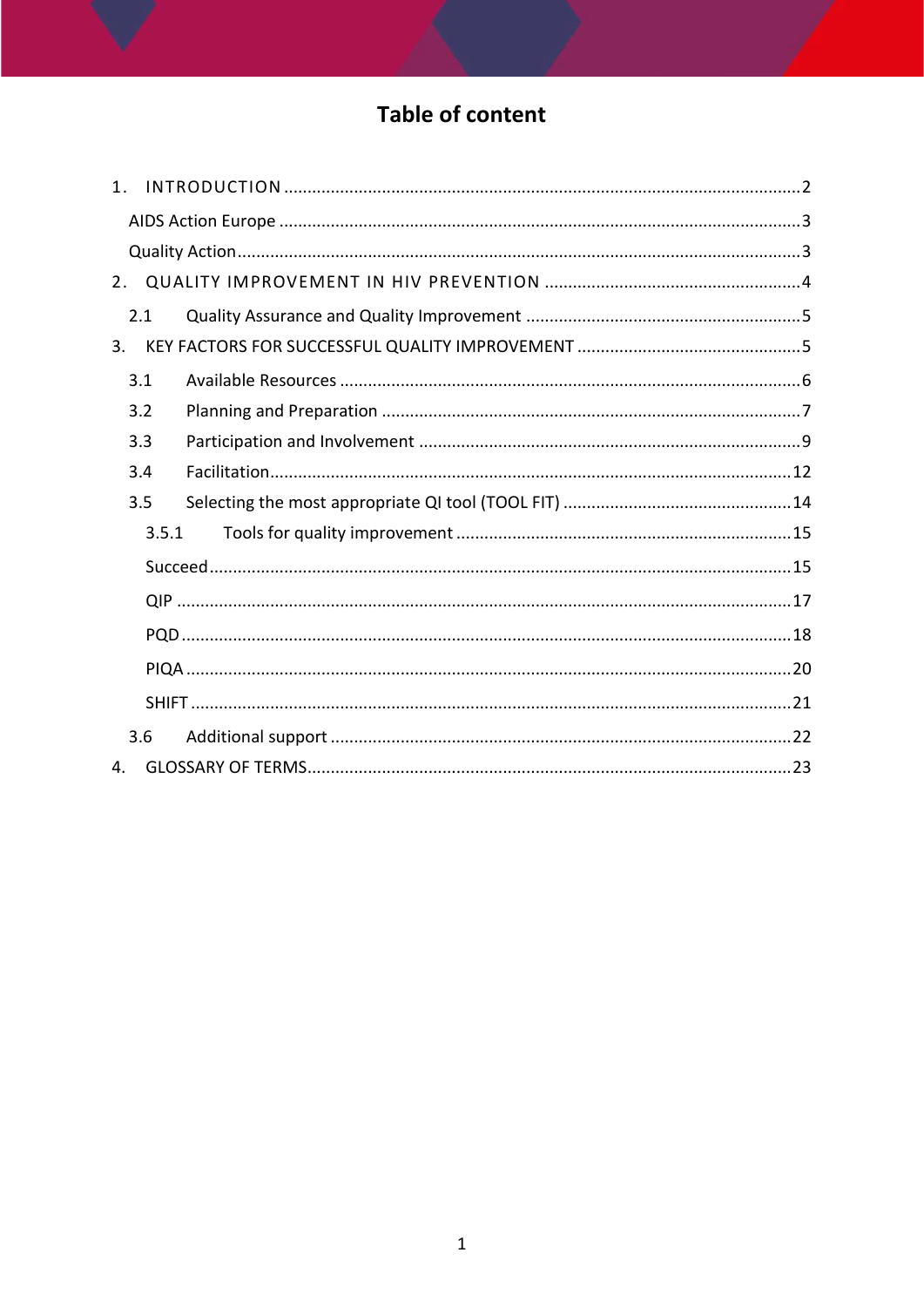## <span id="page-2-0"></span>**1. INTRODUCTION**

According to the European Centre for Disease Prevention and Control (ECDC), only some EU/EEA countries implement comprehensive prevention programmes for key populations. Two out of three countries report that funds available for prevention are insufficient in terms of what is required to reduce the number of new HIV infections. Specifically, there is a need to improve the targeting, scale and effectiveness of HIV combination prevention programmes for gay men and other men who have sex with men (MSM), among whom there has been a steady increase in the numbers of new infections.

This includes integrating prevention information and methods into current communication technologies, such as gay dating apps, or improving access to PrEP. This approach is also crucial for other communicable diseases. Gay dating apps, for instance, have proven effective in raising awareness and promoting hepatitis A and B vaccinations after outbreaks in larger European cities.

Phenomena such as the use of any combination of drugs such as crystal methamphetamine, mephedrone and/or other party drugs before or during sex (chemsex), need to be addressed quickly and adequately. In relationships where any partner is engaged in high-risk behaviour such as injecting drug use, innovative HIV prevention interventions should address the risk of sexual transmission. Work on sexual and reproductive health and rights (SRHR), while including reproductive health, needs to be inclusive of all SRHR issues and identities, especially now as sexual and reproductive health and rights (SRHR) are at stake where developments in a number of countries reduce SRHR to reproductive health only.

Civil society and community based organisations have a crucial role to play in identifying and responding to emerging health risks and challenges, and in accessing key populations.

AIDS Action Europe (AAE) has identified the need to review and update Quality Action's quality improvement tools for their application in projects working on combination prevention (including treatment as prevention and PrEP, and methods such as using social media and apps) and chemsex (sexualised drug use in the gay community). In response, AAE commissioned this implementation guide with recommendations and examples of how the Quality Action tools can be applied by projects working on these topics.

This implementation guide aims to assist those working on HIV combination prevention and chemsex in improving the quality of their project work.

It focuses on success factors that Quality Action found to be effective for applying quality improvement processes. These processes can be used in teams, whole organisations or networks and communities of interest working on shared topics such as HIV testing and chemsex.

#### **The guide's components are designed to allow projects to:**

Explore the quality improvement tools offered by Quality Action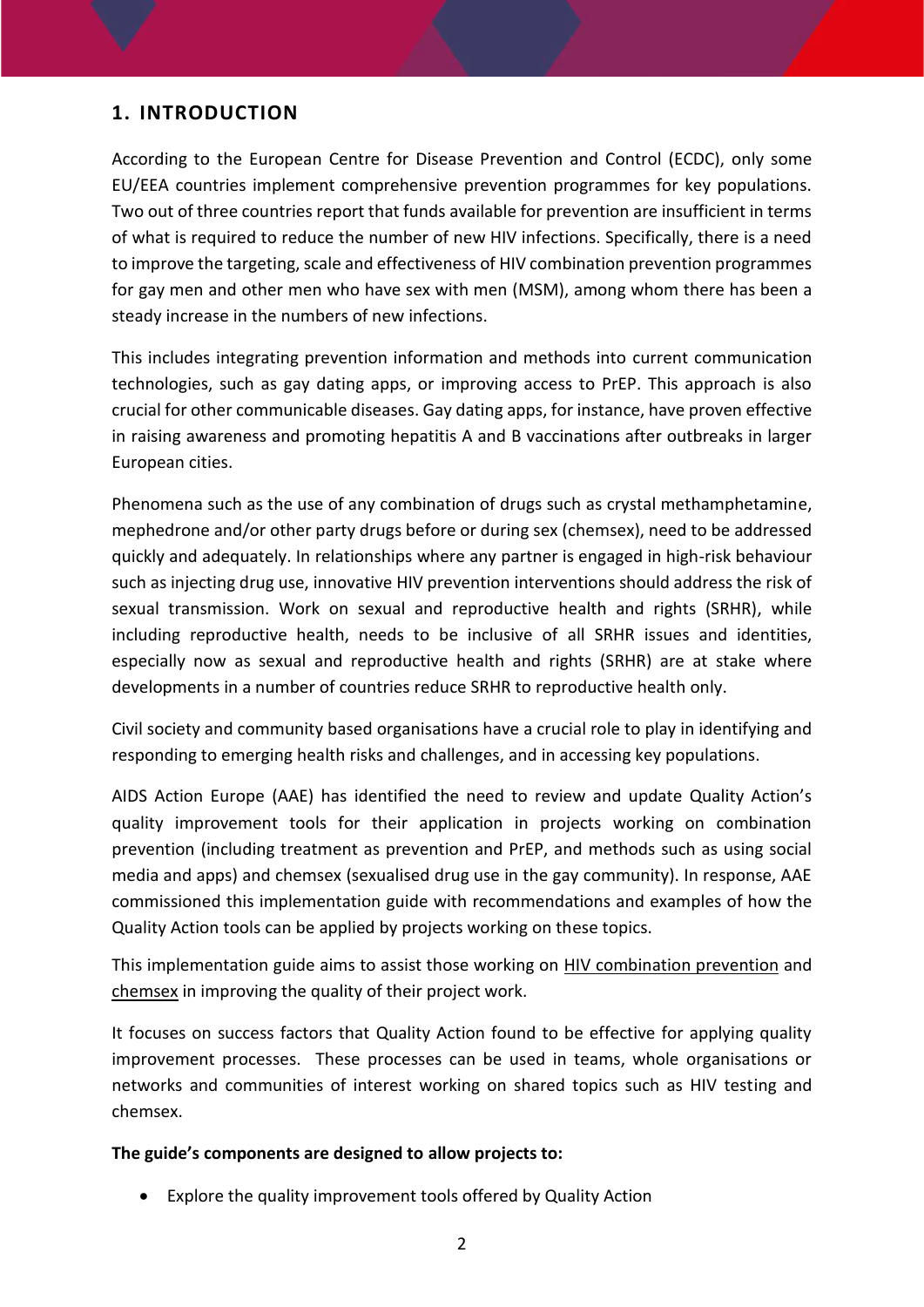- Identify core topics and make strategic selections from quality improvement methodologies relating to combination prevention and chemsex
- Plan next steps for the practical application of quality improvement in HIV prevention.

## <span id="page-3-0"></span>**AIDS Action Europe**

AIDS Action Europe's (AAE) mission is to bring together civil society to work towards a more effective response to HIV in Europe and Central Asia.

AAE is a regional network of [more than 420](http://www.aidsactioneurope.org/en/map/members) NGOs, national networks and community-based groups – most of which are AIDS service organisations – in 47 countries spanning the WHO European Region.

The AAE mission is to strengthen civil society to work towards a more effective response to the HIV/AIDS, TB and viral hepatitis epidemics in Europe and Central Asia. AAE strives for the best standards of human rights protection and universal access to prevention, treatment, care and support, tackling health inequalities and focusing on key affected populations.

## <span id="page-3-1"></span>**Quality Action**

Quality Action, the EU-wide 'Joint Action on Improving Quality in HIV Prevention', brought together 25 associated and 16 collaborating partners from 25 Member States and was cofunded by the European Commission from 1 March 2013 for three years.

Quality Action developed and adapted quality improvement tools especially for use in HIV prevention. Quality Action worked with governments, civil society and priority populations in the design, implementation and evaluation of these practical tools for quality improvement. Quality Action used three already validated tools:

- 1. *[Succeed](#page-15-1)*
- 2. [Quality in Prevention \(QIP\)](#page-17-0)
- 3. [Participative Quality Development \(PQD\)](#page-18-0)

And two additional tools developed and piloted during Quality Action:

- 1. *[Shift](#page-21-0)*, a tool for the (national or regional) programme level
- 2. [PIQA,](#page-21-0) a tool adapted for programmes or projects targeting people who inject drugs.

Quality Action was based on the belief that the application of quality improvement tools provides the opportunity for improving tailored interventions and equal access to nondiscriminatory and culturally appropriate health services.

Quality Action:

 Integrated evidence-based quality improvement practices into HIV prevention across Europe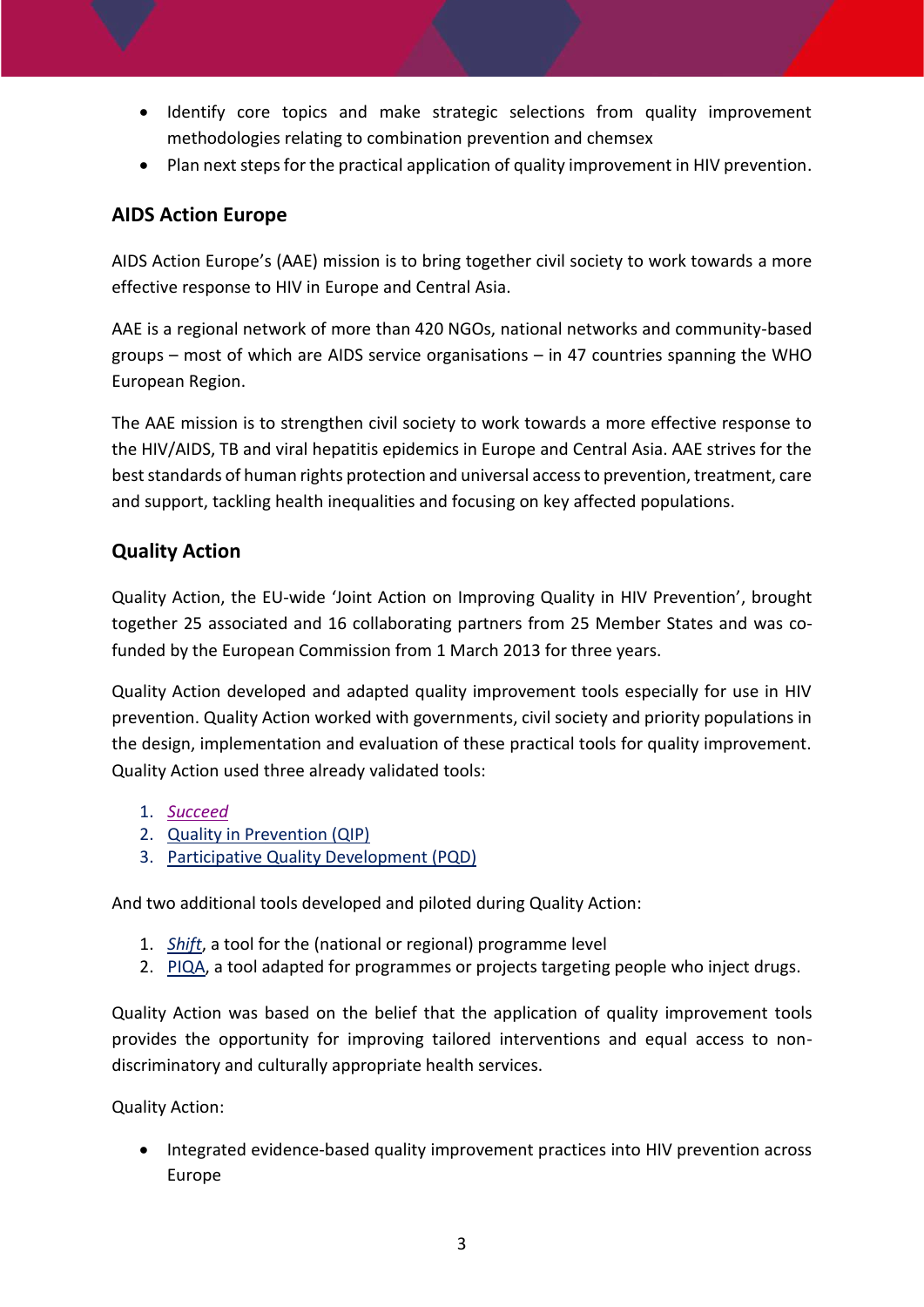- Built a network of trained HIV prevention stakeholders to apply practical quality improvement tools to projects targeting priority groups
- Agreed a Charter for Quality in HIV Prevention and developed a policy kit to mainstream quality improvement into HIV prevention at project, programme and policy levels.

#### **Additional Quality Action resources:**

Quality Action offers a range of tailored resources to support advocacy, training and the application of quality improvement tools:

- [The 5 Quality Action tools for download in multiple languages](https://www.qualityaction.eu/tools.php)
- [Background information including slide presentations and detailed speaking notes](https://www.qualityaction.eu/getstarted.php)
- [A tool selection guide](https://www.qualityaction.eu/choosetool.php)
- [Short video statements from](https://www.qualityaction.eu/national.php) Quality Action participants from across Europe about the [benefits of quality improvement](https://www.qualityaction.eu/national.php)
- 'Doing the right things right– a roadmap to im[proving quality in HIV prevention'](https://www.qualityaction.eu/images/core_package.pdf)
- A [report on the practical application](https://webgate.ec.europa.eu/chafea_pdb/assets/files/pdb/20122102/20122102_d07-00_oth-n_en_ps.pdf) of the tools from 2013 to 2015
- [A searchable online data base with case studies of local tool applications](https://www.qualityaction.eu/casestudies.php)
- A policy kit to strengthen advocacy efforts promoting [support for quality improvement](https://www.qualityaction.eu/images/qact_policykit_03.pdf)  [activities](https://www.qualityaction.eu/images/qact_policykit_03.pdf)
- [The Charter for Quality in HIV Prevention and evaluation reports.](https://www.qualityaction.eu/images/qact_policykit_charter.pdf)

Concept, structure, resources and publications are available at **[www.qualityaction.eu](http://www.qualityaction.eu/)**

## <span id="page-4-0"></span>**2. QUALITY IMPROVEMENT IN HIV PREVENTION**

A good quality improvement initiative makes the thinking and learning behind a HIV prevention project visible. It checks its validity, shares it and documents it for the future.

Recent years have seen positive developments in HIV prevention, particularly with the availability of PrEP and the achievements of community-based testing (see AAE website for the Community Based Voluntary Counselling and Testing (CBVCT) Advocacy Tool). More people from key populations access testing, and more positive cases are found and linked to care and treatment as a result of community testing by trained community-based (nonclinical) providers.

Yet, there are old (stigma and discrimination) as well as new challenges (new behavioural patterns such as chemsex and new technologies such as self-testing), opportunities (rapidly changing technology use such as social media apps) and areas for improvement (such as increasing equal access to CBVCT and PrEP). Funders and medical professionals may not acknowledge the role civil society organisations can play in combination prevention. The continuing de-medicalisation of testing and opportunities for delivering PrEP in community settings represent opportunities for expansion and improvement in community-based prevention work.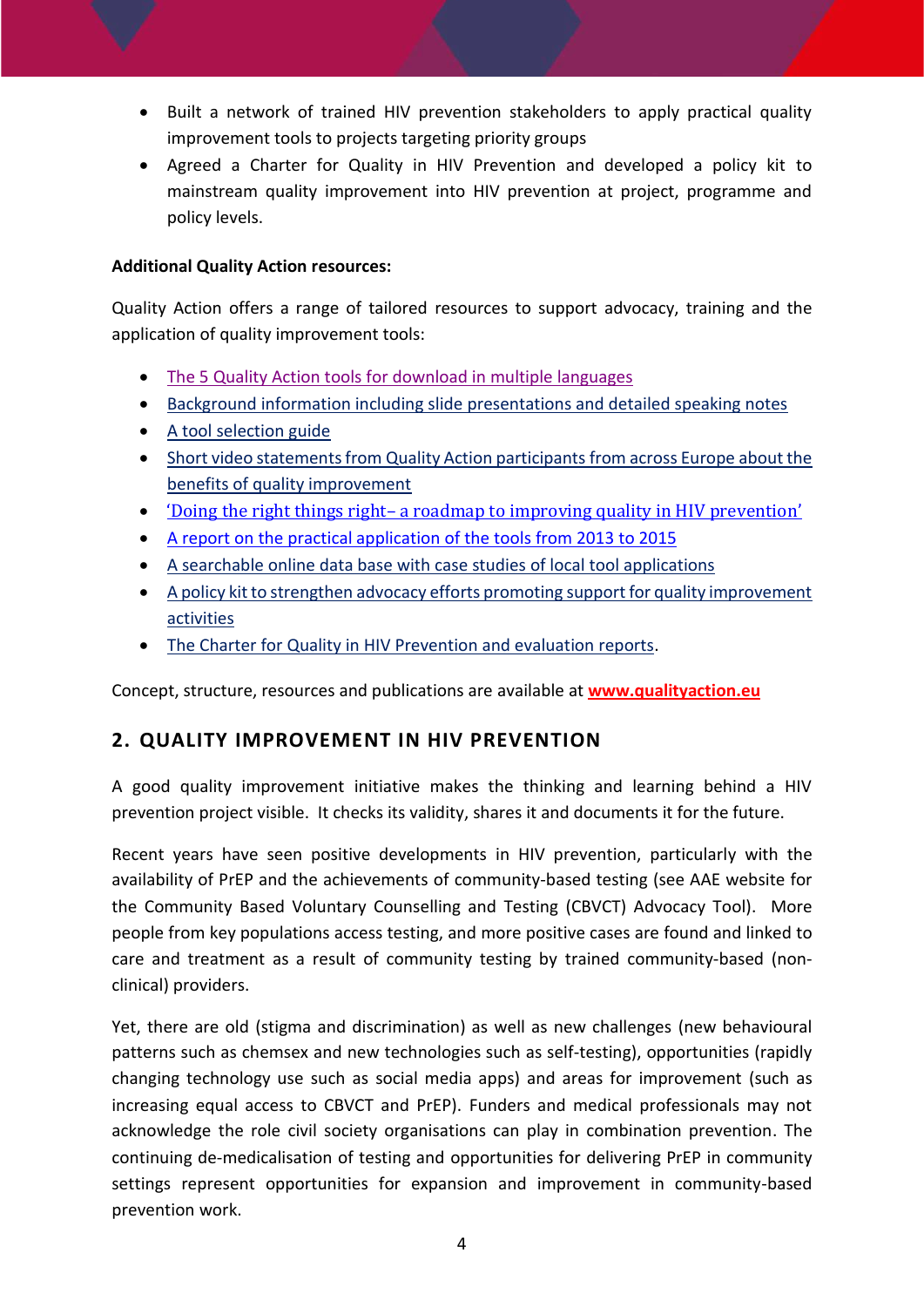The use of structured quality improvement tools can increase the effectiveness of projects and improve outcomes for service users. It also creates much-needed documented evidence of good practice in community-based HIV prevention to support advocacy and enhance respect for the role of civil society organisations in HIV, STI and Hepatitis programmes.

#### **Nine reasons to apply Quality Improvement tools:**

- 1. Become aware of what you are already doing well.
- 2. Learn about when, how and why you are already successful (and sometimes fail).
- 3. Get new ideas on how to improve what you are doing.
- 4. Increase participation and benefit from stakeholder input.
- 5. Provide yourself with space and time to reflect on your work and build your team and internal communication.
- 6. Enhance your co-workers'/employees' work satisfaction.
- 7. Build different types of evidence that supports your HIV prevention interventions.
- 8. Simplify and enhance the planning, implementation, monitoring and evaluation of your projects and programmes**.**
- 9. Network with other European organisations to make HIV prevention more effective.

#### <span id="page-5-0"></span>**2.1 Quality Assurance and Quality Improvement**

Quality Action considers quality assurance to be part of the quality improvement process. For this reason, all references to quality improvement incorporate quality assurance. Quality Assurance (QA) monitors the quality of services and activities against standards. Quality Improvement (QI) identifies, implements and evaluates strategies to improve projects and programmes.

#### <span id="page-5-1"></span>**3. KEY FACTORS FOR SUCCESSFUL QUALITY IMPROVEMENT**

The evaluation of Quality Action, based on the experience of those applying the Quality Action tools, highlighted six key factors that commonly influence the success of introducing structured quality improvement:

Using available [Resources](#page-6-0)**:** using what already exists within an organisational structure (such as meeting facilities, existing team meetings or planning cycles) to integrate the quality improvement process.

Planning and [Preparation](#page-7-0)**:** planning structured quality improvement step by step, including preparation and follow-up as well as the actual meeting or workshop during which the tool is applied.

[Participation](#page-9-0) and Involvement**:** selecting relevant stakeholders to take part and acting strategically to achieve their meaningful involvement.

[Facilitation](#page-12-0)**:** keeping quality improvement discussions focused while creating space for creative thinking.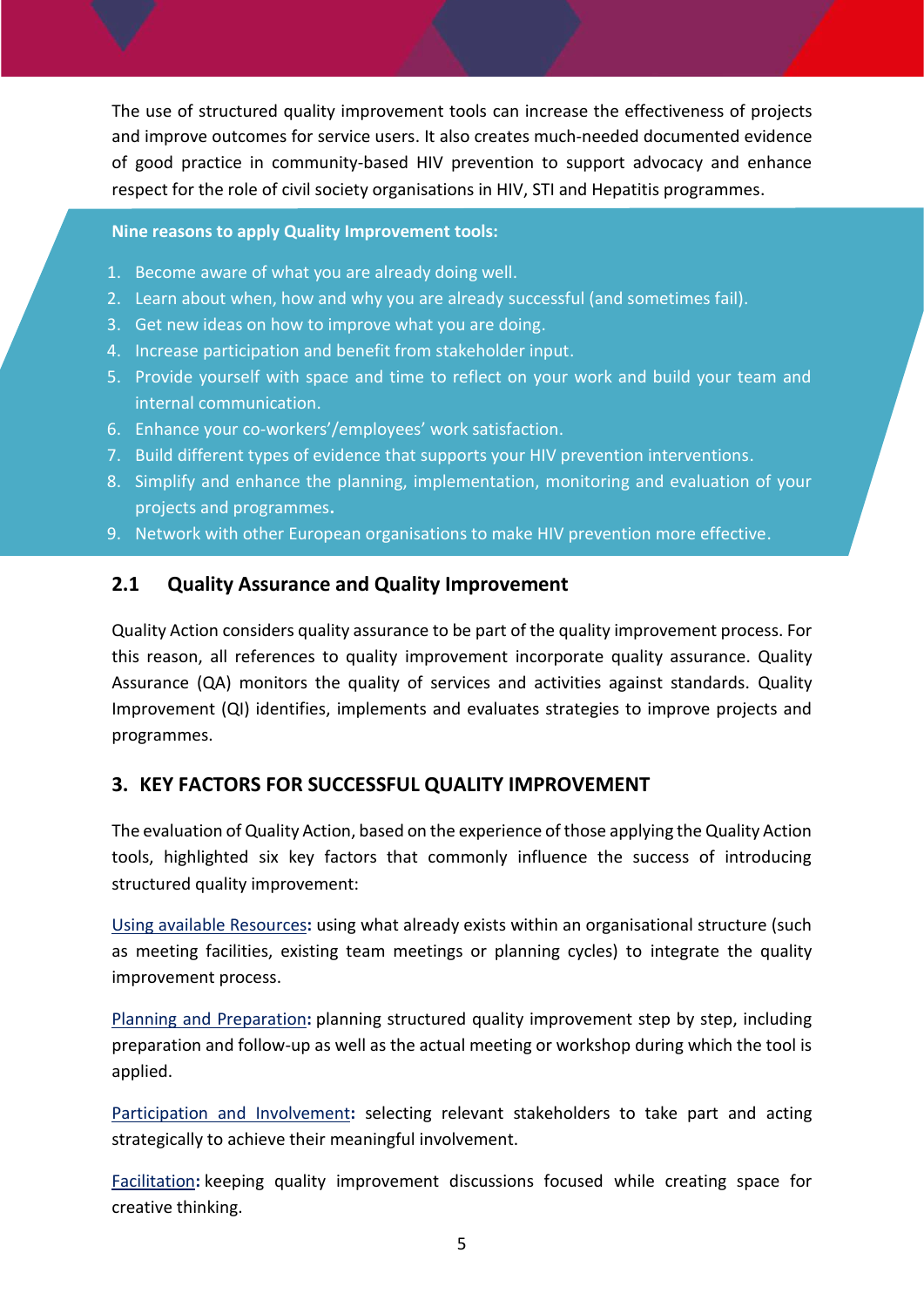Selecting the most [appropriate](#page-14-0) QI tool ('tool fit'): adaptation to local circumstances can be the key to successful application.

[Additional](#page-22-0) Support**:** winning the personal support of line managers, funders and other relevant stakeholders. Organising any additional resources that may be needed, such as finances for hiring a good meeting venue, reimbursing travel costs, paying an external facilitator and offering some refreshments.

## <span id="page-6-0"></span>**3.1 Available Resources**

Civil Society organisations may not have additional funding for quality improvement tool applications and training programmes. It can be helpful to identify existing resources that can be used.

**Quality Action resources:** In addition to the tools themselves, the Quality Action website has extensive resources to support training and the application of tools.

**Trainers/facilitators:** It is important that the tool application involves people with experience and skills in facilitation and leadership to build and maintain mutual trust and respect between the various stakeholders in the project/programme. Do you have the training and expertise in your organisation? It can be useful to have someone from another organisation to facilitate or co-facilitate.

**Stakeholders:** Identify the key stakeholders you wish to involve in the training and/or application of a quality improvement tool and clarify their roles with them. The greater the level of stakeholder participation, the more time may be required to achieve it. See also the section on participation below.

**Time:** Decide what time is available and when meetings will be held. It is advisable to tell people in advance and for everyone to keep these times completely free of other commitments. It is also recommended that participants agree to restrict the use of smartphones, tablets and laptops to the breaks.

You will need to be prepared to contribute a significant amount of time to ensure sustainable, strong and meaningful participation at all stages of the cycle.

**Facilities:** Creating a neutral, open and supportive environment for reflection is essential. It can be helpful to conduct quality improvement away from the usual workplace. Consider travel and local transport connections, reasonable starting/finishing times and sufficient breaks, as well as fresh food and comfortable surroundings with good light and ventilation, when choosing the best venue for meetings. Is it possible to use meeting rooms that are free of charge, e.g. at the premises of a partner organisation or sponsor?

**Finances:** The application of the tool itself need not necessarily require additional resources. Food and travel expenses can be kept low, depending how far participants need to travel and the culture of the organisation. For example, asking participants to bring food to share may offer an opportunity to acknowledge and value cultural diversity and visibility.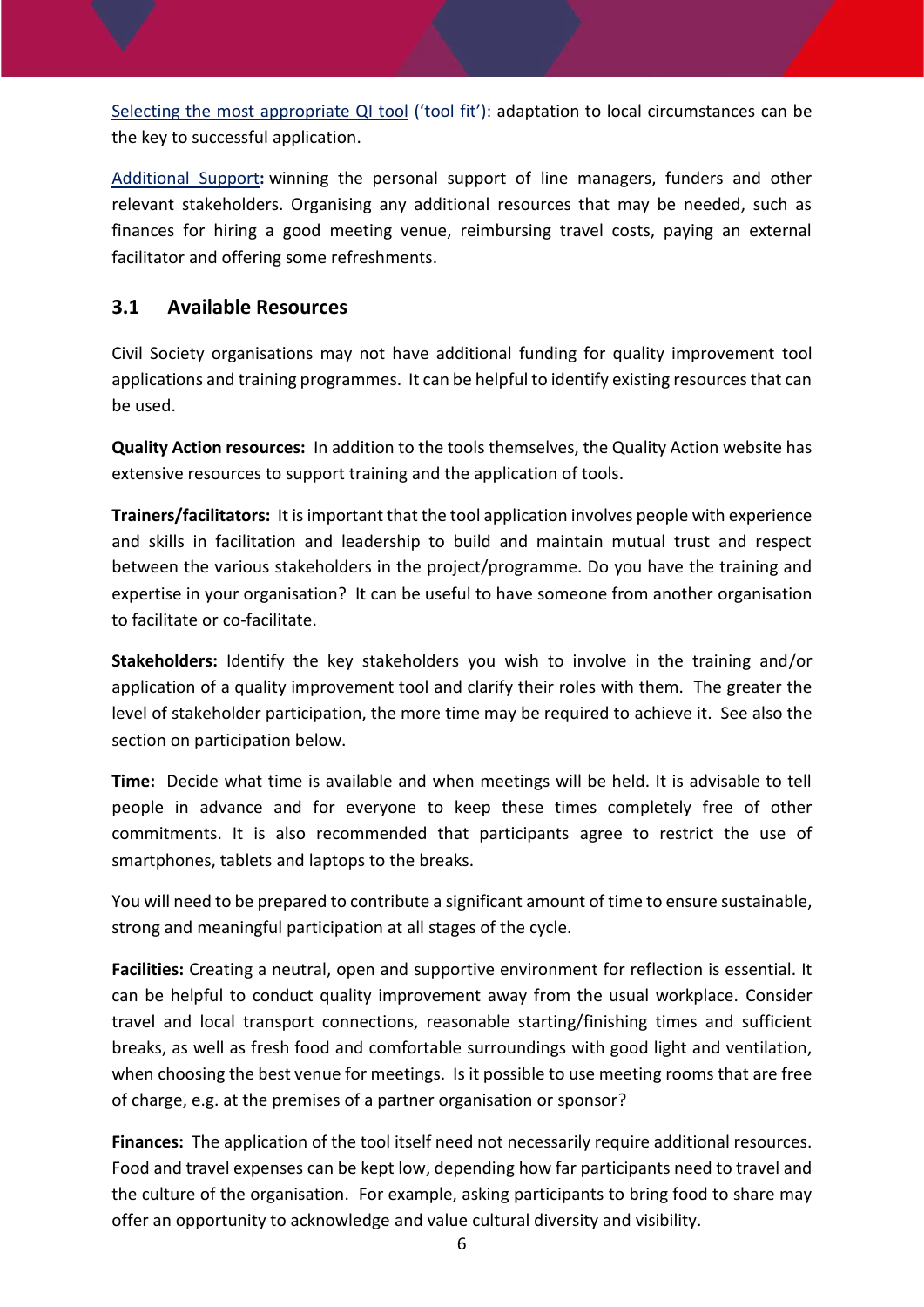You may consider providing financial assistance to support participation of those who are not employed by the project, such as travel or childcare expenses.

**Participant packs**: It shows commitment and diligence to include at least the following documents in a folder for participants: overall timeframe for the application of the quality improvement tool, timetable/agenda for each day, travel information and maps, basic information on the tool/s; printouts of slide presentations if appropriate.

See also the resources available for each individual tool at **[www.qualtityaction.eu](http://www.qualtityaction.eu/)**

AIDS Action Europe resources are available at **[www.aidsactioneurope.org](http://www.aidsactioneurope.org/)**

## <span id="page-7-0"></span>**3.2 Planning and Preparation**

#### **Are you ready for Quality Improvement?**

Quality Action has shown that it is important not to attempt too much at the beginning. Quality improvement can be perceived as a threat if people feel under pressure, which is common in community-based organisations. Start small so that everyone can experience the benefits. It is better if people are left wanting more, rather than being overwhelmed from the start. Consider applying a relevant section of a tool to a 'hot topic' for your project before committing to the whole tool. It might work better to ask people to join you in 'trying it out' rather than telling them it's a good idea.

This short checklist helps you assess whether quality improvement is what you need at this stage of your project. It can also help understand the commitment required for participating in the application of a quality improvement tool. And it helps to reflect upon all potential partners you may decide to involve.

- 1. What benefits do you expect from structured quality improvement?
- 2. Have you got the motivation, time, commitment and resources to apply a structured quality improvement tool?
- 3. Which of the people working on the project itself should be involved?
- 4. Can you identify the priority groups for HIV prevention (or e.g. chemsex specifically) that your project or programme works with?
- 5. How do want to involve these groups or communities in applying the quality improvement tool? Can you identify key persons?
- 6. Can you also identify key partners/collaborators/other stakeholders at the organisational/programme/national level? How do you want to involve them?
- 7. Does each of these potential partners/collaborators/other stakeholders have the necessary motivation, time, commitment and resources to participate?
- 8. What are the barriers to participation for each of them?
- 9. How can you overcome these barriers?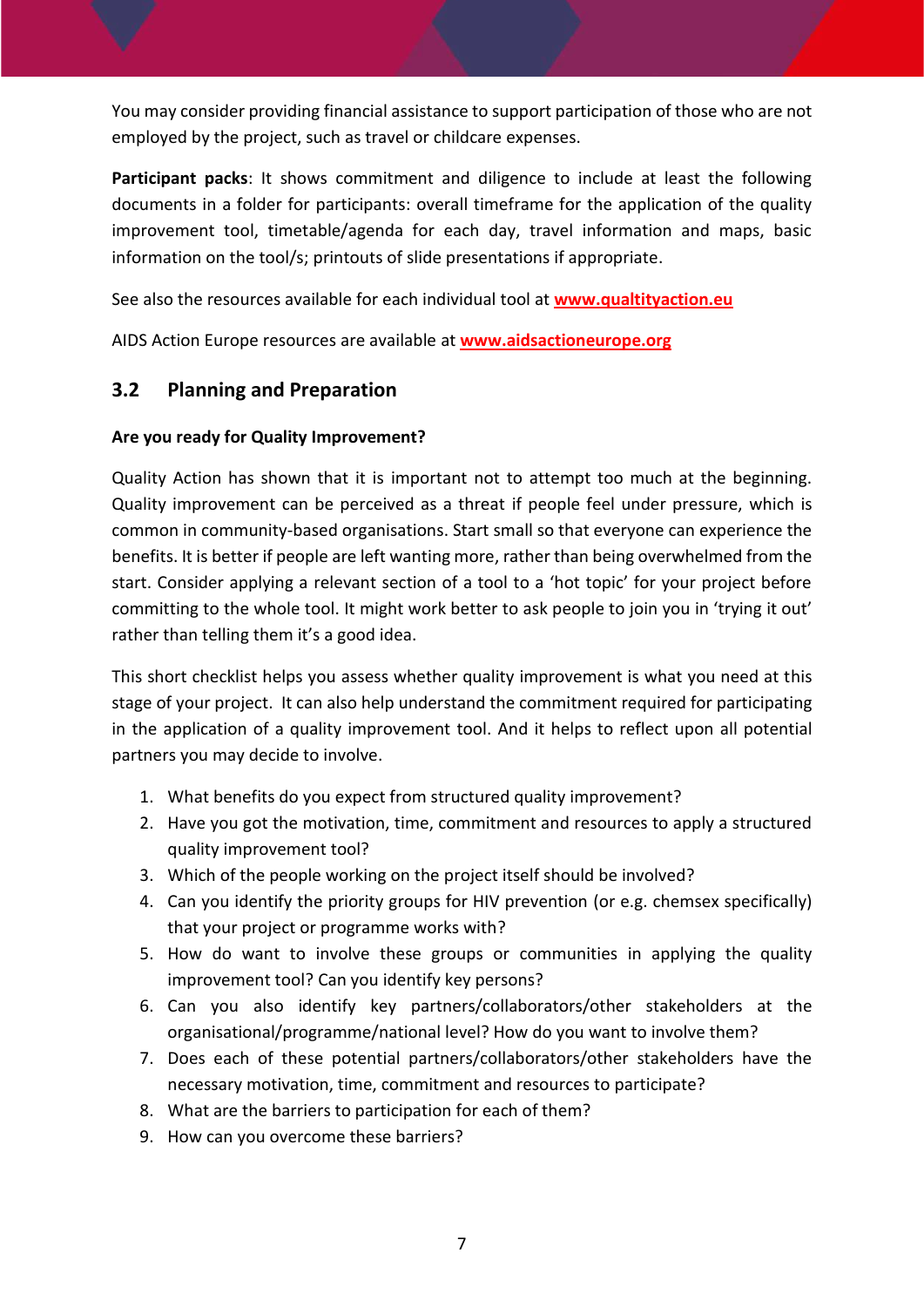#### **Planning a tool application**

- Decide whether you want to organise face-to-face meetings or other ways of collaborating.
- Decide who you want to participate and their roles.
- Set suitable dates and invite participants.
- Clarify what preparation you want participants to do in advance. Ensure any necessary references to materials and are available to them in time.
- Read through the tool manuals and materials and familiarise yourself with them before selecting those you want to use.
- Ensure you have all the necessary materials available for the participants.
- Decide on your role: are you co-ordinating and/or facilitating the tool application? Will you be working alone or with a (neutral) facilitator?
- Set and circulate the agenda.

#### **Face to face meetings**

- Decide about food and other refreshments. If food is provided, ensure that this is well organised and communicate break times with the providers.
- Choose a venue that has enough light and space for participants to sit in a large circle, with breakout spaces for small group work.
- Choose a venue with good WIFI access in all rooms where it will be required.
- Allow enough time for participants to also interact and engage with each other informally, while still keeping the core elements of your agenda well structured.
- Participants are experts in their own contexts, so it is important to encourage them to share and apply their own experiences.

#### **Online meetings**

- Test and familiarise yourself with the technology you use.
- Ensure all participants have the required links and access codes, and that technical assistance is available to facilitate smooth operation.

#### **Follow-up**

- Support for individual work with the tool, if required
- Dates for any follow-up meetings
- Certificates of attendance or for the tool application, if provided
- Process evaluation, including debriefing/reflection with facilitator(s).

#### **Creating a safe environment**

The application of a quality improvement tool may involve people who know a lot about the project alongside those with different kinds of expertise, such as knowledge of or access to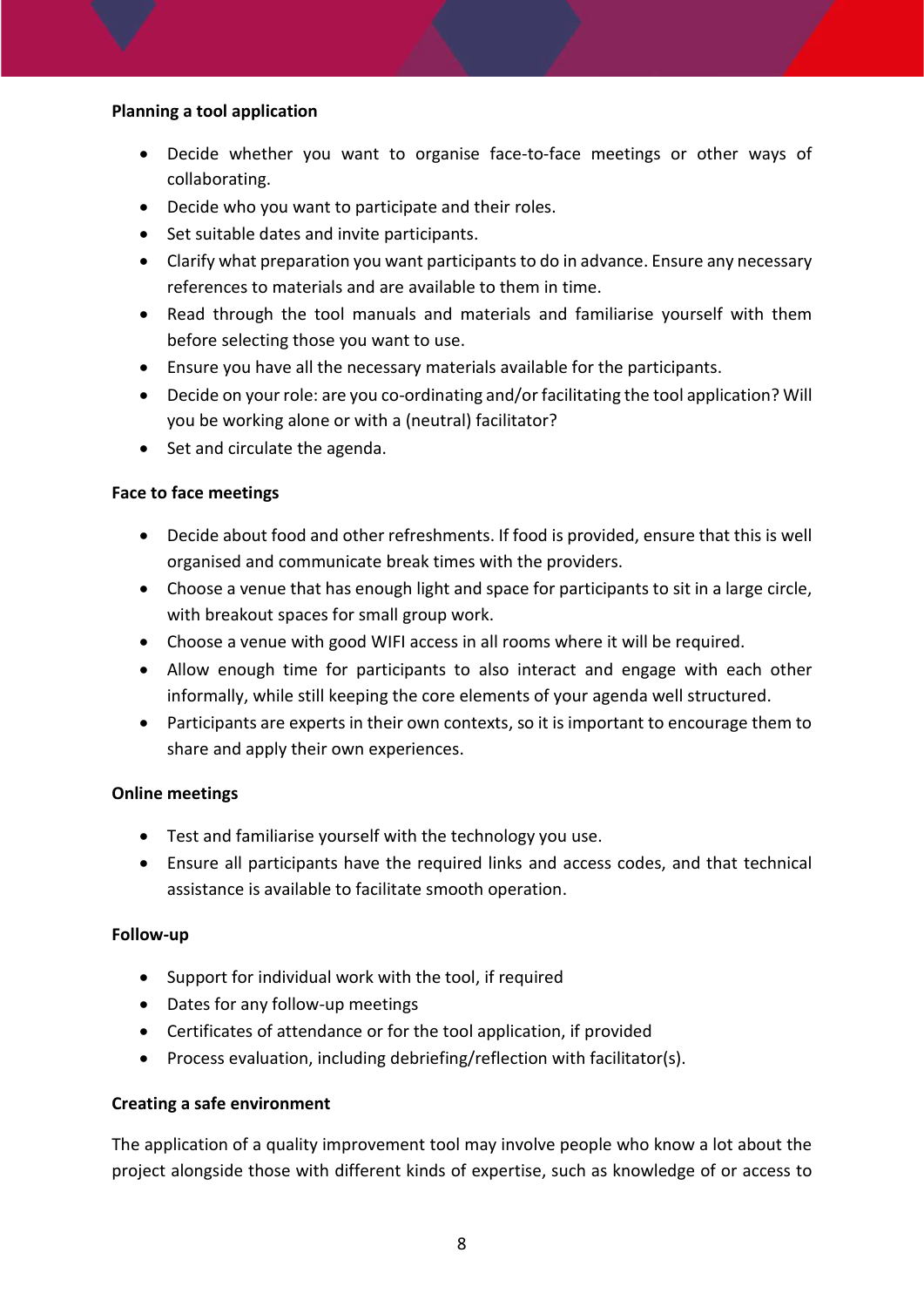the target group. Create a safe environment for all by getting group agreement on what is shared inside and outside the sessions.

Be conscious of the fact that the words or the idea of 'quality improvement' can remind people of unhelpful past experiences, such as being criticised, judged, controlled or manipulated. It is worth acknowledging this explicitly at the beginning and explaining how you can do things differently as a group.

Advocate a strengths-based, affirming, non-judgemental approach to sharing experiences. Talk about the value of failures as well as successes as sources of quality improvement.

Maintain a reflective, open and responsive environment both for yourself and for the participants.

Consider the language levels of the participants. Remind everybody to speak slowly and avoid or explain jargon or technical terms.

Consider how you will use the group dynamic to deal with resistance or disruption from participants.

Ask participants not to use their laptops and mobile devices during the workshop sessions. Allow enough time during the breaks for them to respond to email, social media etc.

Use icebreaker activities to help participants get to know each other if they don't already.

Maintain a quality improvement perspective by regularly reflecting on the tool application process itself with your participants. Some parts of the tool you are applying may not fit your purpose and participants are likely to have good ideas about how to adapt them.

Consider how you will end the session so that participants leave encouraged and enthusiastic about applying quality improvement tools, and are motivated to follow through on the next steps.

Have an interesting, fun and rewarding quality improvement session!

## <span id="page-9-0"></span>**3.3 Participation and Involvement**

While working with an already existing team is possible, quality improvement relies on the diversity of perspectives that comes from involving further stakeholders. This section helps to explore potentially useful stakeholders for involvement in the application of the tool.

For example, if you want to improve access to chemsex users, you can identify intermediaries (who are not members of your team) who have greater access to and knowledge of chemsex users. If you want to improve relationships with funders, it may be useful to involve them in some or all of the application. They may be surprised at the high level of expertise in the project and may not be used to reflective practices in their own organisations.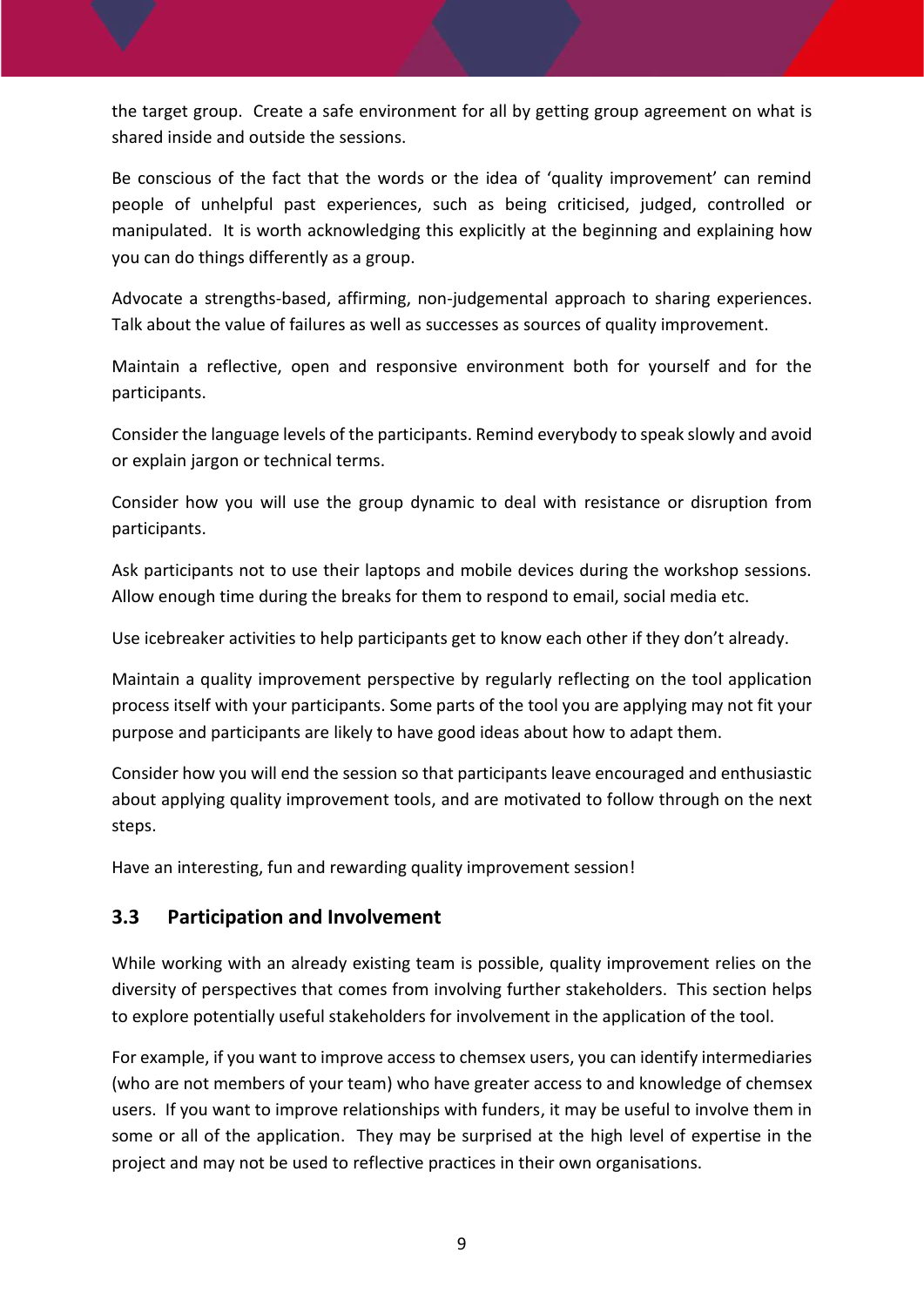Broadening stakeholder involvement in the tool application can help bridge gaps between civil society organisations and other stakeholders who may not regard your project as equal partners in HIV prevention.

The advocacy tool commissioned by AIDS Action Europe on current obstacles and opportunities for CBVCT Services contains the following statements:

*the work they perform; they are not considered as equal actors, at the same level as the other stakeholders in decision making processes. They are not adequately funded".*

*"Community based testing services are not given the deserved recognition and reward for* 

*"In some countries, community based testing activities are still medicalised, preventing the expansion of services".*

The advocacy tool outlines the key role of non-clinical, community-based services for improving access to testing by key populations. The report also notes the potential enhancements in the prevention work of CSOs in areas such as improving linkage to treatment, the delivery of PrEP in community settings, providing counselling on chemsex and testing for all STIs.

The participation of key stakeholders in quality improvement can help overcome obstacles and optimise opportunities.

One of the Quality Action tools focuses on participation: the Participatory Quality Development (PQD) tool explains the reasons for and offers practical ways of increasing participation. While each project will decide on who should participate in the tool application, the three-way collaboration between key populations or target group, members of the project team, colleagues from clinical settings and members of the funding body is a core component of the PQD tool.

#### **Who should be involved in the tool application?**

The PQD toolkit focuses on the strong and meaningful participation of key populations at any stage of the intervention (needs assessment, planning, implementation, evaluation).

Participation means more than being involved in the project. It also facilitates ownership by target groups and service providers who possess the local knowledge required for the success of the interventions.

Participation depends on both the abilities and experience of all of the stakeholders and the various contextual factors of the intervention.

Strong and meaningful participation requires involvement in the decision-making process.

Participation requires planning to ensure that key people are involved, and that these collaborations are sustainable. This can be quite a time-consuming process, and you will need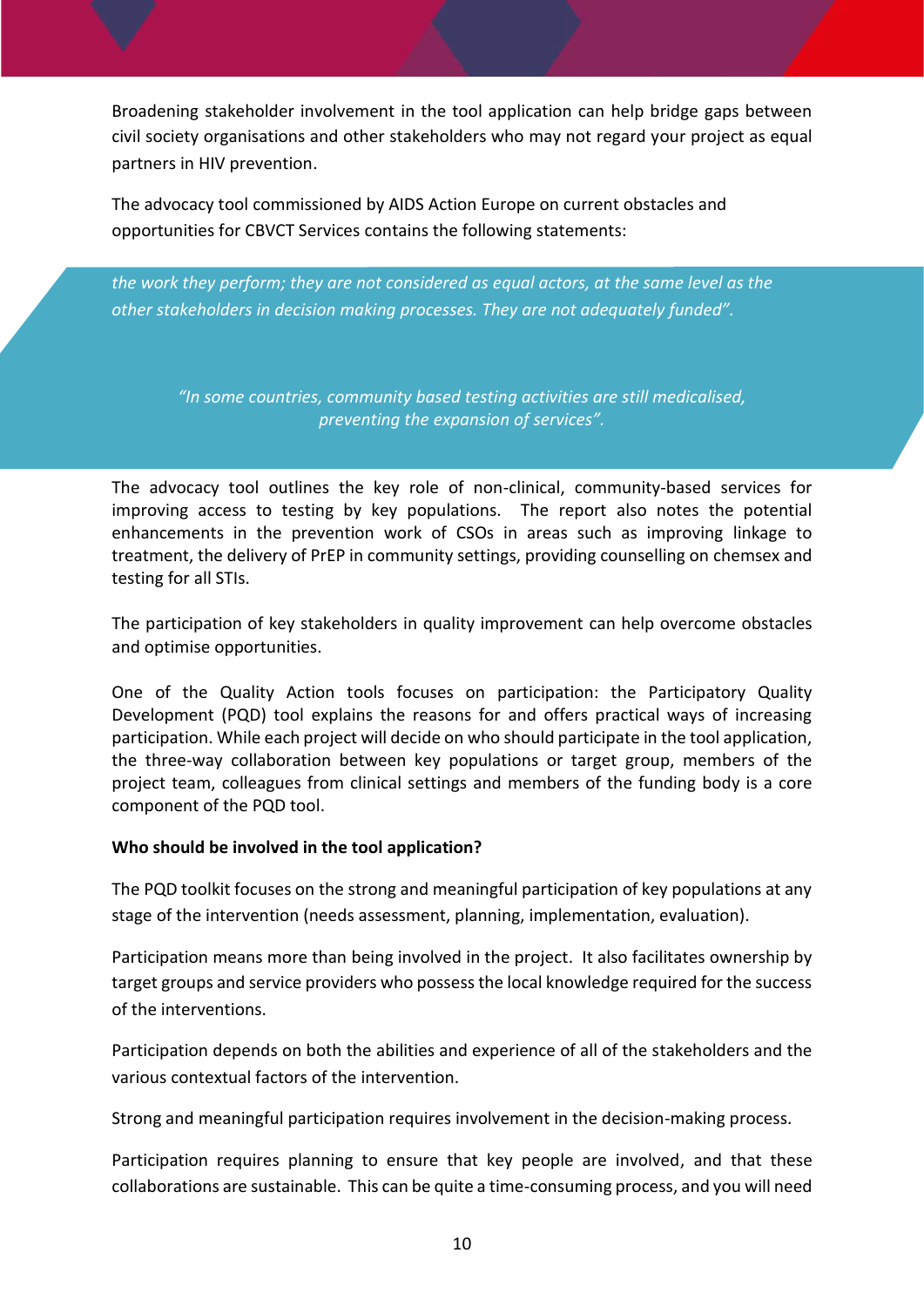to ensure that you and your team have the resources to support it – but the benefits of participation will outweigh the effort.

You can use some of the PQD methods to assess the level of participation best suited to your project and your target group under current conditions.

Its diagram on 'Levels of Participation' provides an opportunity to explore the different layers of decision-making in a project and to increase understanding of the potential roles of different stakeholders.

The 'Circles of Influence' method from the PQD tool helps to visualise who is and who should be involved in the decision-making process of the project.

Other PQD methods focus on increasing the level of participation in the project. It may be desirable to have greater participation from particular stakeholders at different stages, e.g. for a needs assessment, rather than everyone being involved throughout. Sex workers and government officials, for example, may not feel comfortable applying a tool together in countries where sex work is illegal.

The *SHIFT* tool charts the levels of involvement of stakeholders at national or regional level. This can be useful to projects wanting to improve their involvement at policy and decisionmaking levels.

Who is involved at each level of participation in your project?

| Level 9        | Community-owned initiatives                        | Goes beyond participation              |  |
|----------------|----------------------------------------------------|----------------------------------------|--|
| Level 8        | Decision-making authority                          |                                        |  |
| Level 7        | Partial delegation of decision-making<br>authority | Participation                          |  |
| Level 6        | Shared decision-making                             |                                        |  |
| Level 5        | Inclusion                                          |                                        |  |
| <b>Level 4</b> | Consultation                                       | Preliminary stages of<br>participation |  |
| Level 3        | Information                                        |                                        |  |
| <b>Level 2</b> | Instruction                                        | Non-participatory level                |  |
| Level 1        | Instrumentalisation                                |                                        |  |

#### **The PQD 'Levels of participation'**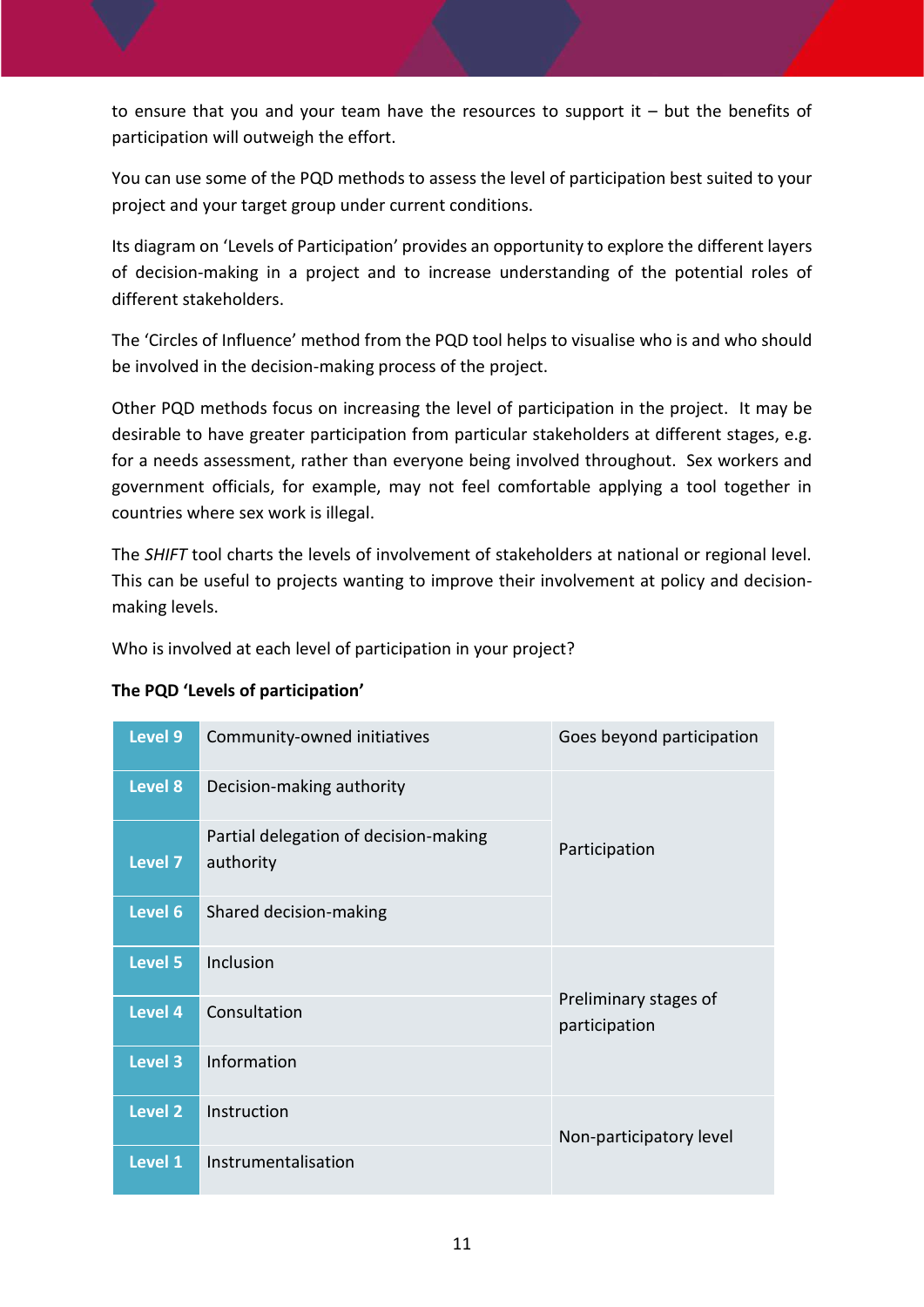There are detailed explanations of each of these levels available in the tool. They are useful background reading for those involved in planning the application of a quality development tool. It can also be used for quality improvement group work if you want to improve stakeholder participation in your project.

#### **'Circles of Influence' (from the PQD toolkit)**

You can use this exercise to help you decide which stakeholders to include in your application of a quality improvement tool.

#### **Purpose:**

- To visually represent the current influence of those contributing directly and indirectly to a project.
- To visually represent the relationships of stakeholders (project personnel, target group, funding bodies and other relevant collaborating partners) with each other.
- To visually represent the desired influence of those contributing directly and indirectly to a project.

### **Application:**

- Distribute two sheets of flip chart with an empty 'Circles of Influence' diagram. You may need to split the group, and it will then be interesting to compare the results.
- Explain the process for completing the exercise. List the relevant stakeholders in their project.
- Distribute the stakeholders in the diagram, according to the current situation ('the way things are now'). The stakeholders with the most influence or those most indispensable in the decision-making process are placed in the innermost circle. The further away a stakeholder is from the centre, the weaker their influence on decision making.
- Then complete the second chart, distributing the stakeholders in the diagram according to the target state ('the way things should be').
- If the two diagrams are the same, you are living in an ideal world. If not, think of steps that will strengthen participation by moving from the actual state to the target state.
- Note that this does not always mean moving all stakeholders towards the centre of the diagram. Some stakeholders may be blocking useful participation because they are involved at the wrong level. You can move these further away from the centre.

## **Next steps:**

- Consider whether you have the right people at the right levels involved in your project in order to achieve your goals.
- Include your next steps in planning the application of the tool you are using.

## <span id="page-12-0"></span>**3.4 Facilitation**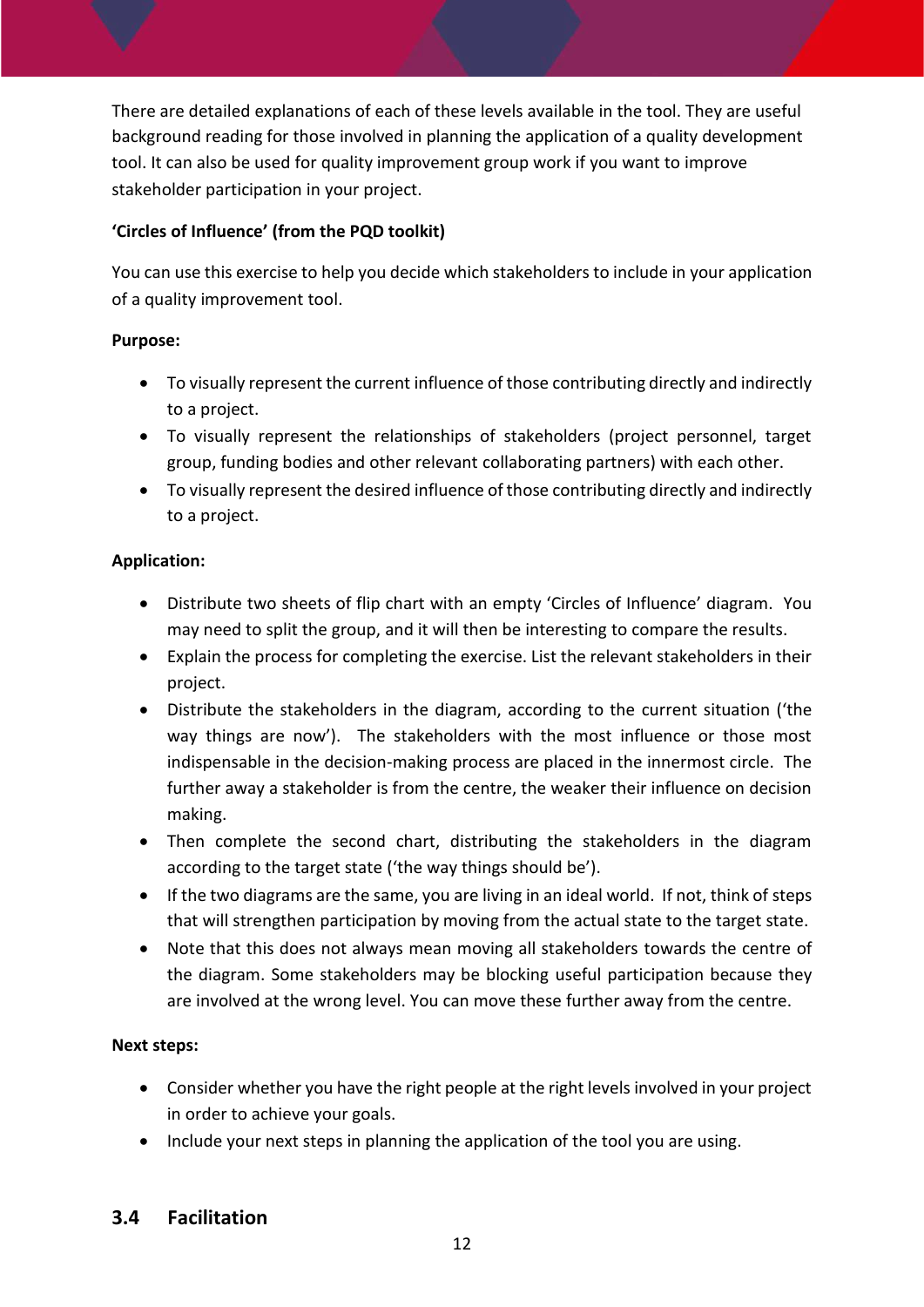#### **Introducing Participants to Quality Improvement**

You may find it useful to circulate the basic **quality improvement presentation**, including slides and handout in advance of the session.

These are available at **[www.qualityaction.eu.](http://www.qualityaction.eu/)**

#### **Preparatory Questions for Participants**

Not everyone involved will have the same knowledge of the project. It can be quite intimidating for participants to be asked for details in the tools. In addition, some of the language can be quite formal, and not all participants may be used to thinking this way.

It is particularly important that members of key populations, invited to participate based upon their expertise of the target groups rather than their knowledge of the project, feel that their role is respected and acknowledged.

It may be useful to circulate the preparatory questions among participants in advance of the application so that they have the opportunity to think about the project in their own time. You can include other questions that you think may be relevant to help participants prepare for the tool application.

#### **Preparatory questions for participants in the tool application:**

- 1. What do you think the project aims to achieve and why?
- 2. Who does the project try to reach and why?
- 3. Is this group involved in the project? If so, who is involved and how?
- 4. Do you think enough is known about the people the project tries to reach?
- 5. Does the project reach them directly or through another group that acts as a gobetween?
- 6. Who is responsible for making decisions about the project?
- 7. Who pays for the project? Is it sufficiently resourced?
- 8. What do you think stops the project from reaching its goals? Can the project do something about it?
- 9. What works in the project's favour? Can the project use these better?
- 10. What works well in this project?
- 11. What are the areas that need improvement?
- 12. Are there projects with similar goals that this project could link with?

#### **Dos and Don'ts for Facilitators and Participants**

#### (adapted from the *SUCCEED* tool)

It is important that the people in the role of facilitators and participants communicate with each other respectfully and contribute to the process in a positive way.

#### *DOs* **and** *DON'Ts* **for the facilitator(s)**: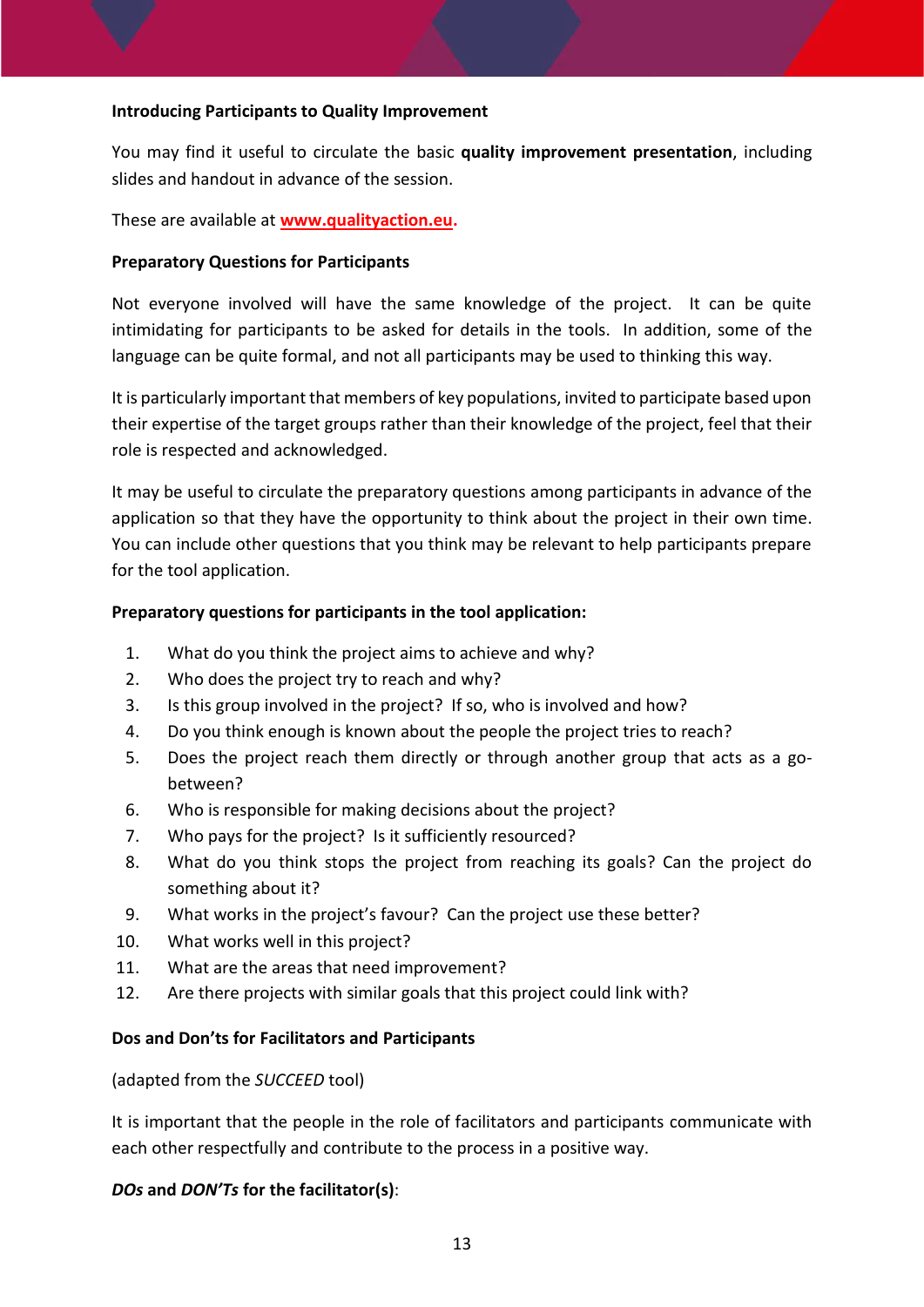- DO facilitate the process using the tool as a guide.
- DO keep the process moving.
- DO keep an open and inviting atmosphere to encourage participation.
- DO encourage participants to reflect and explore new perspectives.
- DO maintain an encouraging but neutral attitude in facial expression and body posture.
- DO prepare for resistance to change and gently promote the opportunity to reflect on improvements.
- DON'T 'help' participants to answer questions.
- DON'T give advice on the project but ask questions until you think there is a satisfactory answer.
- DON'T take on a judgmental or critical attitude.
- DON'T interact with or involve the participants in unnecessary discussion.

#### *DOs* **and** *DON'Ts* **for participants**:

- DO respond naturally to the process the facilitator uses.
- DO answer the questions sincerely, using real information from your project or experience, and be open to look at your project in new ways.
- DO maintain an encouraging attitude in facial expression and body posture.
- DO reflect on your reactions to the process.
- DON'T challenge or give advice to the facilitator during the discussion (unless you feel unable to continue because of the way they are facilitating  $-$  check if others have a similar experience).
- DON'T interact with or involve the other participants in unnecessary discussion.
- DON'T immediately defend yourself if it feels like an area of work you are involved with is questioned. Reflective practices can be challenging for everyone.
- DON'T take on a judgmental or critical attitude.

## <span id="page-14-0"></span>**3.5 Selecting the most appropriate QI tool (TOOL FIT)**

#### **Five quality improvement Tools**

Quality Action offers five practical and knowledge-based quality improvement tools including guidance and training materials. All are developed and adapted on the basis of the best available scientific, theoretical and practice-based evidence. The tools and detailed factsheets on each tool are available at **[www.qualityaction.eu](http://www.qualityaction.eu/)**

#### **Tool Selection Guide**

Quality Action has devised a Tool Selection guide for the five tools based on their specific uses, the personnel and expertise required for their application, resource requirements, time required for application, level of stakeholder participation and the strengths and limitations of each tool. If you would like to see examples of how a tool was used, you can search and look at short case studies for each tool at **[www.qualityaction.eu](http://www.qualityaction.eu/)**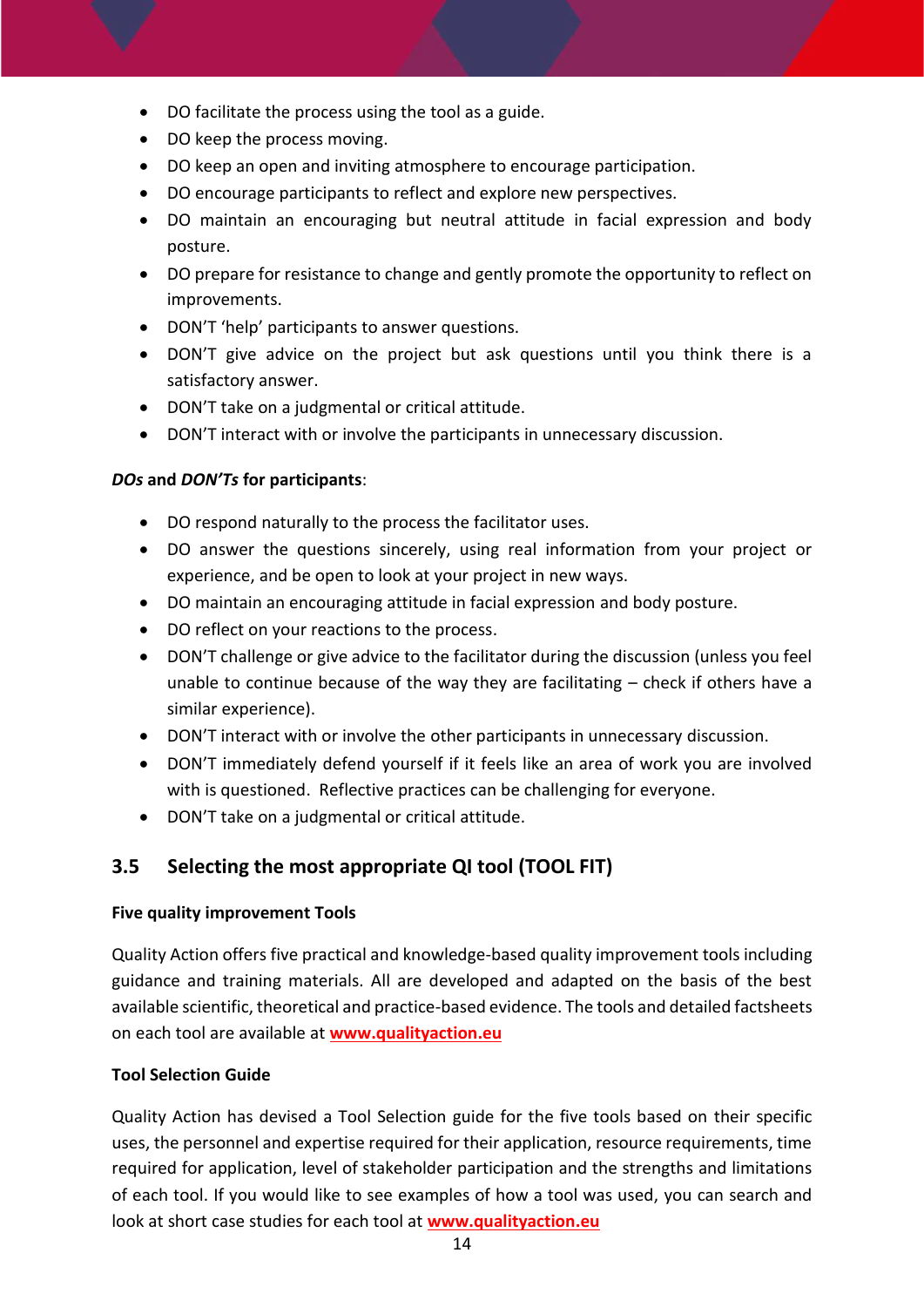

## <span id="page-15-0"></span>**3.5.1 Tools for quality improvement**

## <span id="page-15-1"></span>**Succeed**

*Succeed* is an easy-to-use, guided questionnaire to assess three aspects: the structure, the process and the results of a project or programme. It is a self–diagnostic/self-assessment approach to quality improvement designed to help the project meet its own goals.

*Succeed* is based on a scientific review of success factors in health promotion.

*Succeed* documents what is working well, what improvement actions need to be taken, by whom and in what time frame.

*Succeed* helps highlight achievements of the project and focuses on good practice and the quality of the work already being done. It helps focus on questions such as: Are the goals clear? Are the right populations being reached? Are there sufficient resources and expertise to meet the goals? Is the message getting across to the key populations?

#### **Applying** *Succeed:*

*Succeed* is a 13-page questionnaire divided into three sections: Structure, Process and Results. 'Structure' looks at how the work is organised. 'Process' looks at how the work is carried out. The 'Results' section looks at outcomes and results.

Although the three categories are interdependent, you can also apply individual sections if they seem most relevant to your project at this particular time.

*Succeed* is intended as a discussion guide for key stakeholders.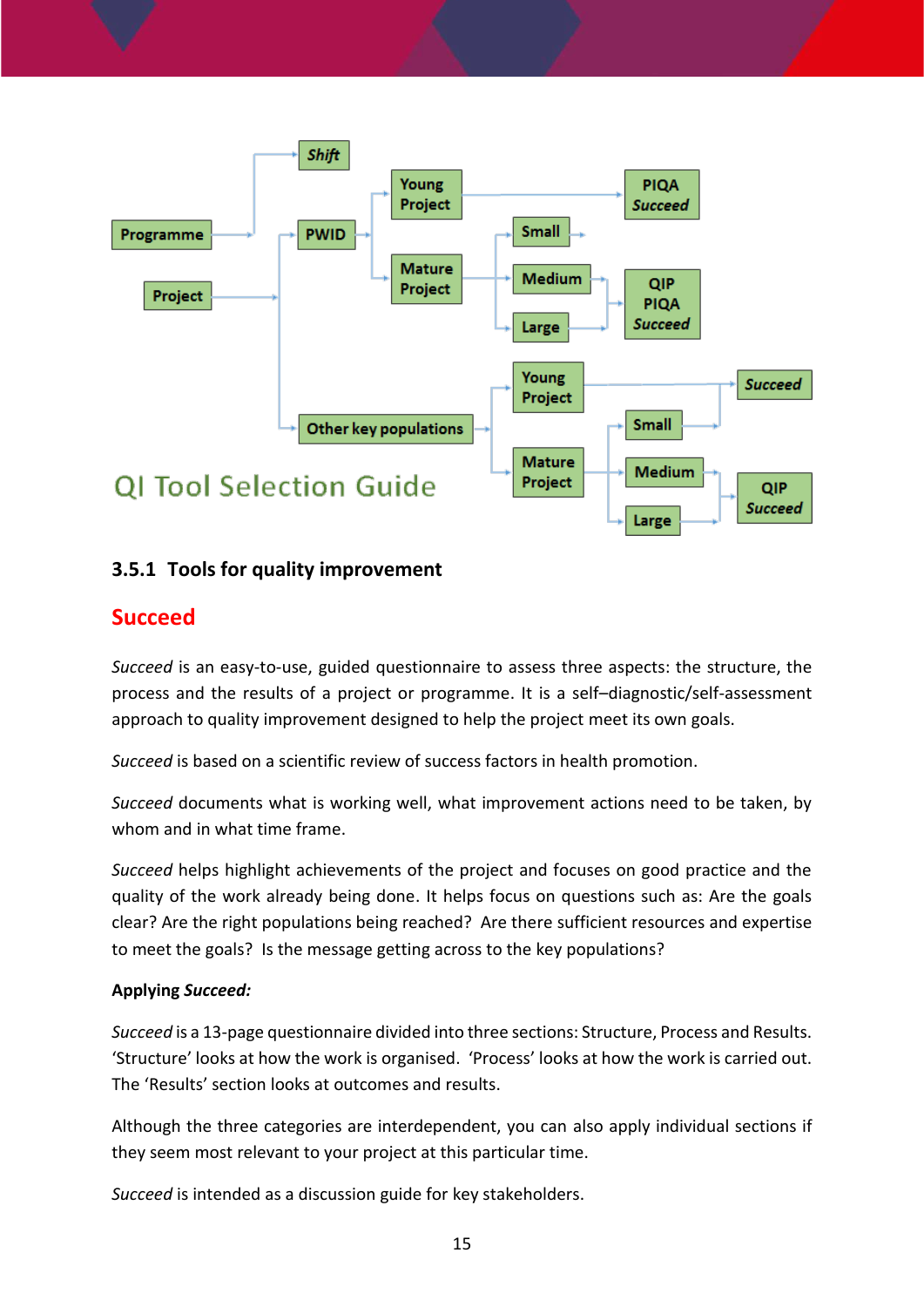However, participants can also complete the questionnaire in advance and then compare results, or the team can review the project by applying *Succeed* together.

*Succeed* helps focus on SMART goals (Specific, Measurable, Achievable, Relevant, Timebound) and builds a shared understanding of what the project is about.

*Succeed* reminds projects to document the evidence for their work.

*Succeed* helps focus on what key populations are targeted, what data is available about them and whether intermediaries are needed to improve reach.

*Succeed* helps explore roles and responsibilities, and whether goals and actions are realistic and achievable.

*Succeed* helps establish whether the project is properly resourced (funding, staff, volunteers) and whether it is sustainable.

*Succeed* helps projects to explore the levels of support for the project and whether key stakeholders are supportive of it.

At the structural level beyond the project itself, *Succeed* asks about environmental, operational and social changes for the target group and in policy and legal frameworks.

Each subsection of *Succeed* prompts you to write down an action plan to improve the project: what needs to be done, by whom and when.

#### **Using** *Succeed* **on combination prevention and chemsex interventions**

*Succeed* provides a structure to document what is working well in the project and what areas need to be improved. It is possibly the most useful of the tools for creating solid foundations for improving and renewing a project.

*Succeed* works independently of specialised topics and can be applied to any project focusing on combination prevention or chemsex without major adaptation. Some questions may be more relevant than others. However, it is recommended not to edit the questionnaire in advance, but to skip or modify questions only by group consensus. This way you ensure that you remain open to unexpected perspectives emerging during the process.

Many projects are set up in response to crisis situations or emerging issues. *Succeed* helps establish the need for evidence of good practice in the project.

*Succeed* can be useful for projects that have been working for some time, such as CBVCT, to review and evaluate the work to date and outline the next steps for quality improvement.

The process of applying *Succeed* can provide interesting information on how team members can have varying interpretations of the work of the project. It may also expose different and opposing perspectives on topics such as PrEP, broadening testing activities to include other STIs, the appropriateness of using social media to increase access to vulnerable populations or the appropriateness of non-clinical volunteers being involved with combination prevention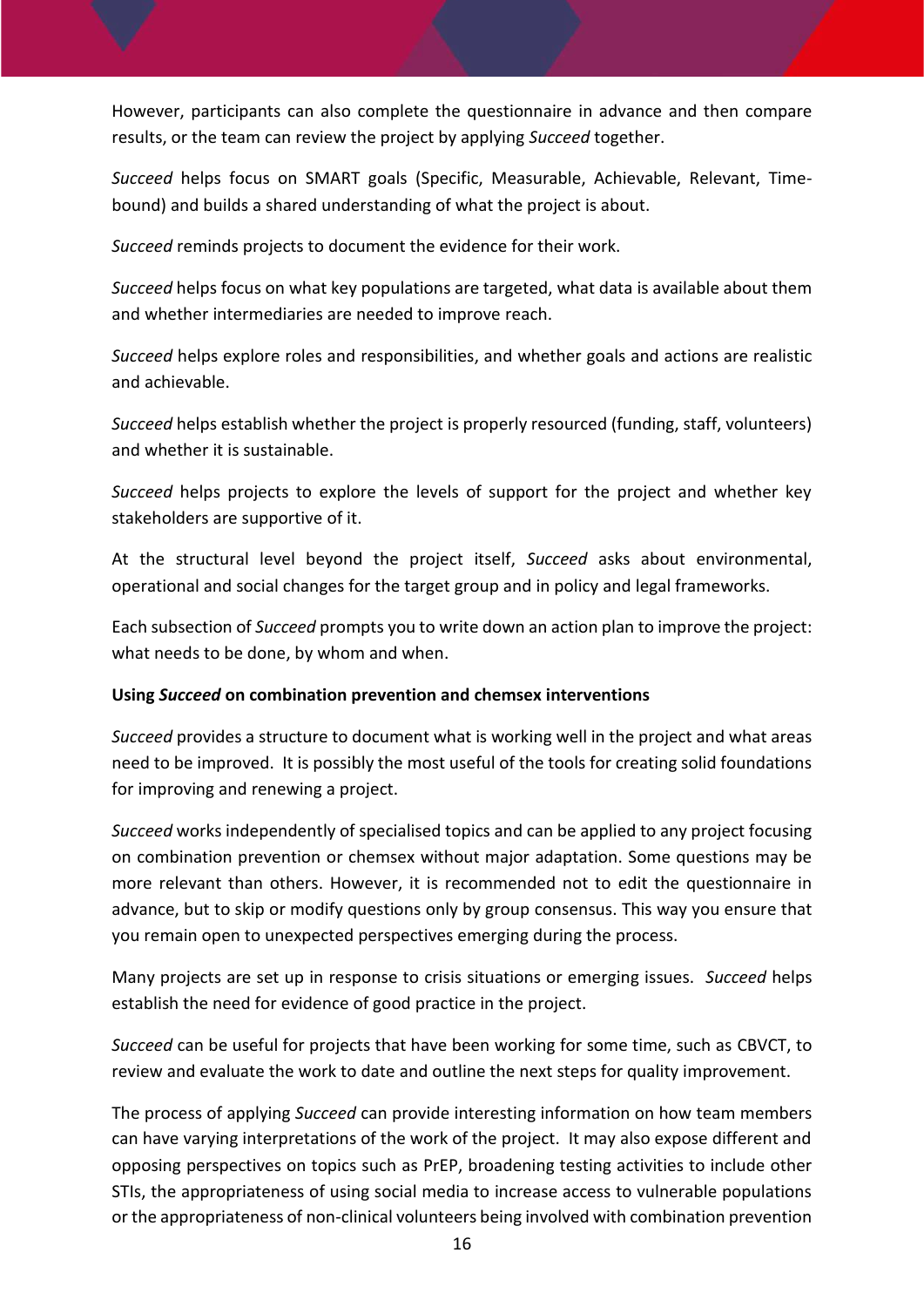initiatives. The application of the tool provides a structured environment where such differences can be heard and discussed.

*Succeed* provides a useful structure for reporting on the progress of your project to stakeholders, including funders and policy makers.

*Succeed* can help projects articulate specific goals and strategies for combination prevention and responding to chemsex. Other stakeholders might focus on the numbers testing positive or accessing treatment. Civil society organisations using *Succeed* may have a broader focus: who is testing, who is not testing and how can we reach them, who has access to PrEP, are chemsex users accessing PrEP, how can PrEP be made available and accessible, how can the U=U message be disseminated, how can linkage to treatment and care be improved etc.

## <span id="page-17-0"></span>**QIP**

QIP stands for Quality in Prevention and is designed for use at the project level.

QIP is designed as a self-guided and externally assessed tool. It uses a comprehensive, evidence-based questionnaire in combination with an assessment guide for the external reviewers. The questionnaire is divided into seven sections: project description and concept; personnel and qualifications; target groups; planning and preparation; dissemination and promotion; process design; results.

QIP is completed by the project or programme and then assessed by external expert reviewers co-ordinated by BZgA, the German Federal Centre for Health Education.

QIP is more comprehensive and detailed than *Succeed* and is intended to include an external assessment.

QIP identifies strengths as well as opportunities for improvement and prioritises areas for future action.

#### **Applying QIP:**

QIP uses external experts to assess a detailed documentation form filled in by the project. The assessment offers a detailed profile of the project or programme against 7 quality assurance dimensions with 22 sub-dimensions.

QIP helps to ensure that prevention work is implemented in a targeted, effective and sustainable way. The questionnaire can also be used as a guide for the self-assessment of projects, programmes or strategies.

Because the application of QIP is more time-consuming than *Succeed*, it can be more challenging for projects to find the time to apply it.

#### **Using QIP on combination prevention and chemsex interventions**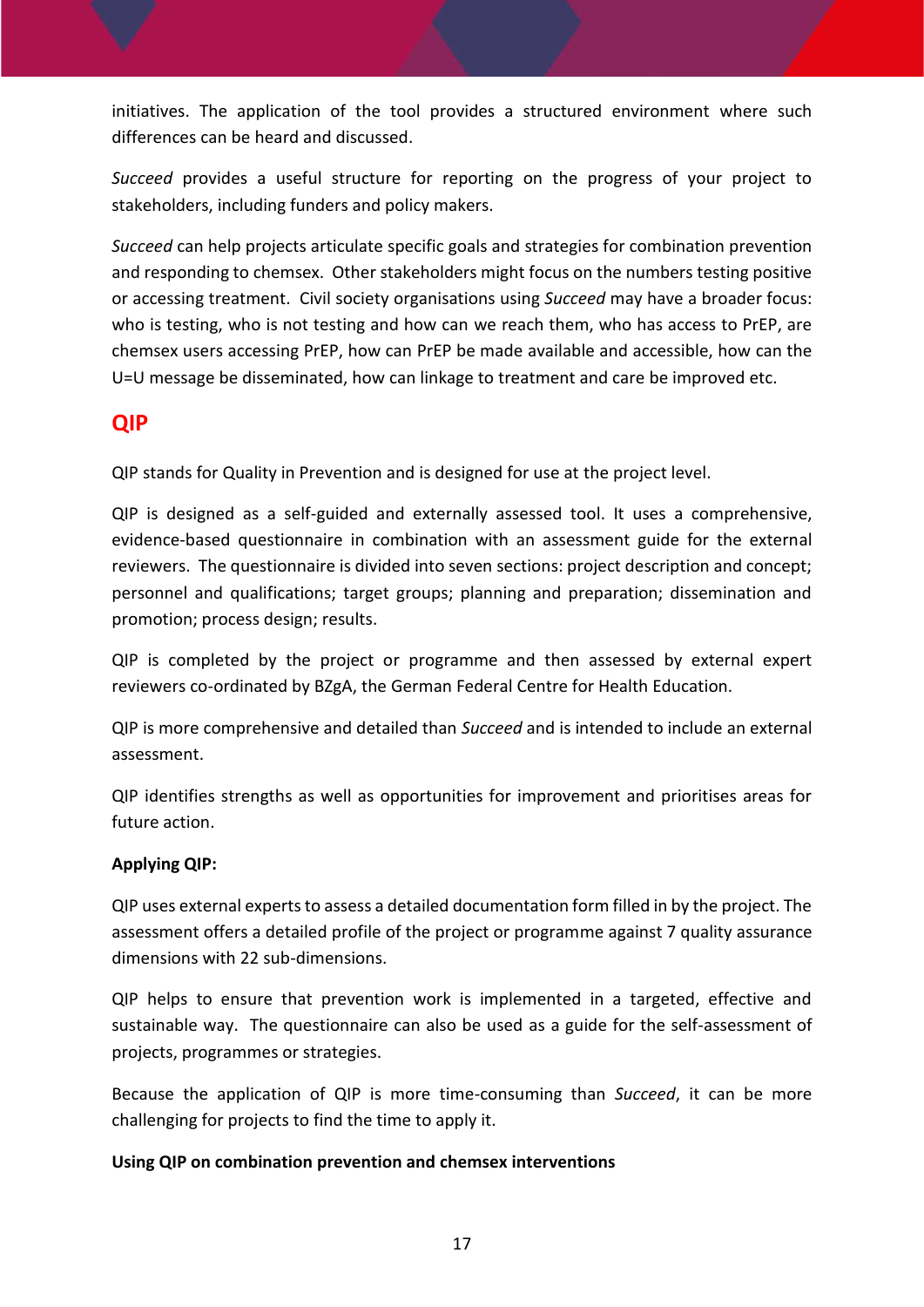QIP provides an overall picture of the current state of the project, capturing achievements, quality, results and probable effectiveness.

QIP uses external reviewers for a more objective assessment and can therefore highlight blind spots that may have been overlooked by those who are closely involved.

The following sections may be particularly useful for those working on combination prevention and/or chemsex:

Reach and setting: 'where does the project operate', uses a list of venues and key populations to measure the reach of the project's work.

The 'Situation Analysis' offers a list of data and methods used for needs assessment.

The distinction between beneficiaries (those whose health you ultimately want to improve) and intermediaries (those who can effectively reach the beneficiaries) is highly applicable to projects where target groups are difficult to access often an issue for chemsex interventions. Intermediaries include key people from the target group (e.g. chemsex users, sex workers, members of migrant communities) and people in contact with beneficiaries. Please note: people may be both beneficiaries and intermediaries in the context of a project or intervention.

The section on target groups also poses questions on the motivation of the target group to change behaviours. This can be useful when setting realistic goals.

QIP explores the impact of social disadvantage, which has a significant impact on health outcomes.

QIP includes detailed lists (e.g. of objectives) that can help inform projects, whether using QIP or another tool.

## <span id="page-18-0"></span>**PQD**

PQD stands for Participatory Quality Development. You can use PQD alone or in combination with other Quality Action tools.

PQD aims to involve stakeholders meaningfully throughout the project cycle:

- Needs assessment
- Project intervention planning
- Implementation
- **•** Evaluation.

PQD aims to create practice-based evidence and improve the effectiveness of interventions.

The core principles of PQD are:

Local knowledge and local theory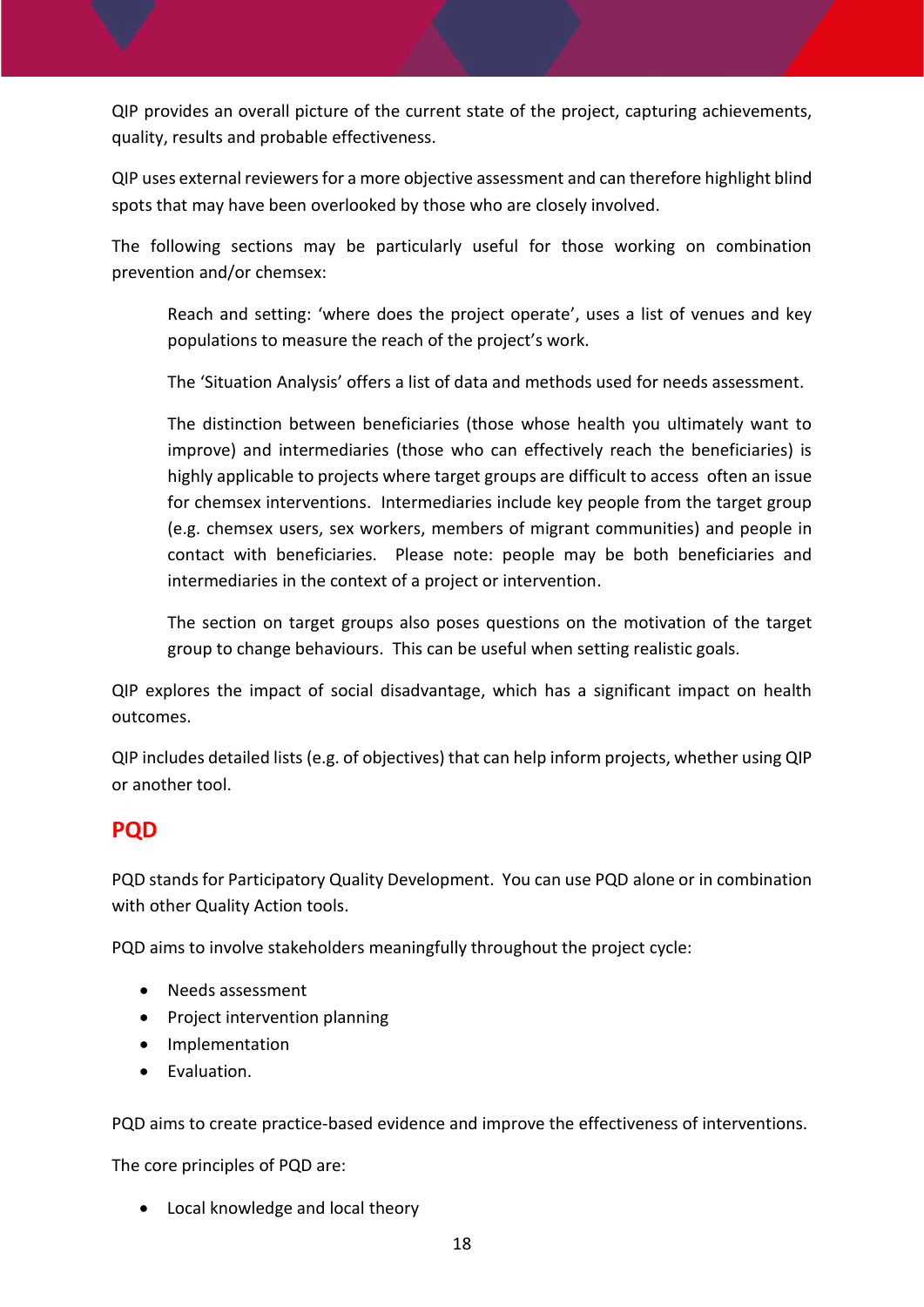- Building and sustaining productive collaboration between key stakeholders
- Strong and meaningful participation of key populations
- Focus on interventions that are oriented to the needs of key populations.

PQD methods are **tailored** to the specific local conditions such as the composition of the target group and the approach and capacity of the project; **feasible** so that the time you put into the application is proportionate to the results you get from it; **useful** so that you can act to improve the situation; **evidence-based** (practice-based evidence) so that you can check if your intervention methods are appropriate to the local context.

#### **Applying PQD**

PQD offers a theoretical framework, eleven practical methods and a set of case studies to improve the effectiveness of prevention interventions while also creating practice-based evidence.

The methods and processes originate in different fields of the health and social sciences. The toolkit has been used in general health promotion as well as in HIV prevention.

PQD is a tool for local projects, emphasising the participation of target groups and key populations in prevention work.

The PQD tools can be used at any or all stages of the project cycle: needs assessment, planning, implementation and evaluation. The toolkit highlights methods for use during each of the four phases of the cycle.

PQD is a toolkit, not a stand-alone questionnaire. The starting point is to reflect on the problem or issue and then see which methods from the kit fit the purpose of addressing it.

| <b>Method</b>                             | <b>Needs</b> | Project         | Implementation | <b>Evaluation</b> |
|-------------------------------------------|--------------|-----------------|----------------|-------------------|
|                                           | Assessment   | <b>Planning</b> |                |                   |
| Service User Advisory<br>Committee        | V            |                 | V              | V                 |
| <b>Guided Working Group</b>               | $\sqrt{ }$   |                 | V              | V                 |
| Open Space                                | $\sqrt{ }$   |                 | V              | $\sqrt{ }$        |
| <b>Focus Groups</b>                       | $\sqrt{ }$   |                 | $\sqrt{ }$     | $\sqrt{ }$        |
| <b>Rapid Assessments</b>                  | V            |                 | V              | $\sqrt{ }$        |
| <b>Enquiries and Concerns</b><br>Register | V            |                 | V              | V                 |

#### **There are different tools for the different stages of the process.**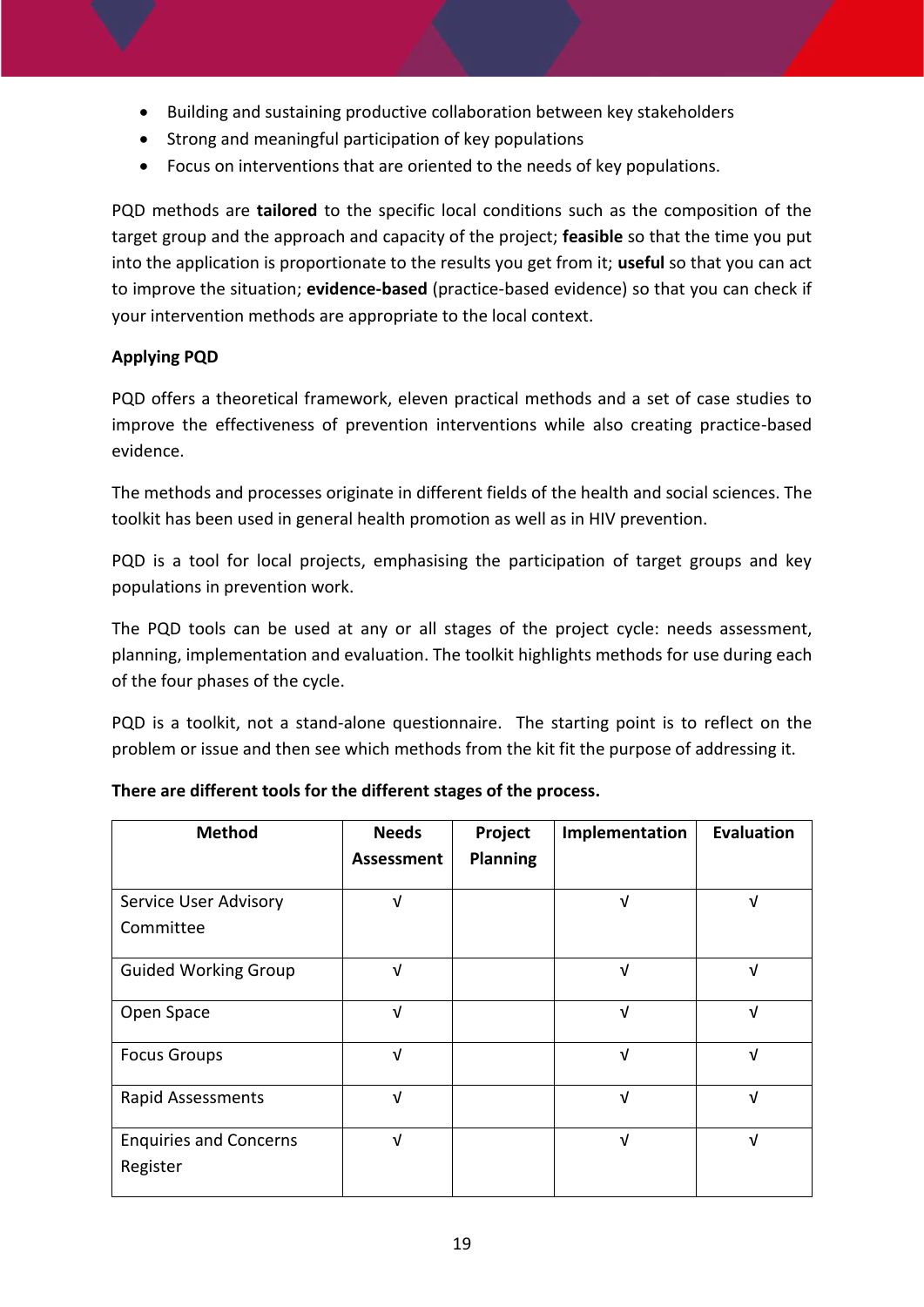| Programme Logic         |  |  |
|-------------------------|--|--|
| <b>SMART Criteria</b>   |  |  |
| Participant Observation |  |  |
| ZiWi                    |  |  |
| Circles of Influence    |  |  |

#### **Using PQD on combination prevention and chemsex interventions**

PQD emphasises the value of having different perspectives involved in the project: the target group or key populations, the project staff and volunteers, the project management. The 'Circles of Influence' method from the PQD toolkit is a good basic exercise for any project and also recommended as a first step in working with the philosophy and concept of PQD.

The methods in the PQD toolkit are not dependent on specific topics, and no adaptation is required to apply them to combination prevention or chemsex interventions. For example:

If (chemsex) users cannot be included themselves, PQD recommends the participation of those who have access to them or at least some knowledge of (chemsex).

For chemsex interventions, PQD methods to access target group knowledge and identify their key concerns (e.g. Rapid Assessment, Open Space, Focus Group) may be particularly relevant.

For combination prevention approaches, some PQD methods (e.g. SMART goals, Program Logic or Developing Local Objectives and Strategies) may help structure complex project goals and objectives and discover synergies.

PQD can be used with a range of interventions such as information campaigns, testing, outreach work, social support, community development etc.

PQD tools help document local knowledge and experience to provide practice-based evidence rather than anecdotal experiences. This is particularly useful for civil society organisations working on combination prevention and chemsex projects whose work may be 'appreciated' but not necessarily regarded as equal to the work of clinicians or policy makers, for example.

#### <span id="page-20-0"></span>**PIQA**

PIQA is self-guided, self-assessment, quality assurance tool adapted for health promotion activities working with people who inject drugs.

PIQA can be used for projects that are intended to prevent HIV, STI, Hepatitis, TB and other infections that are common among people who inject drugs/people who use drugs (PWID/PWUD).

PIQA is divided into seven sections: analysis; determinants; objectives; intervention; implementation strategy; evaluation; contextual conditions.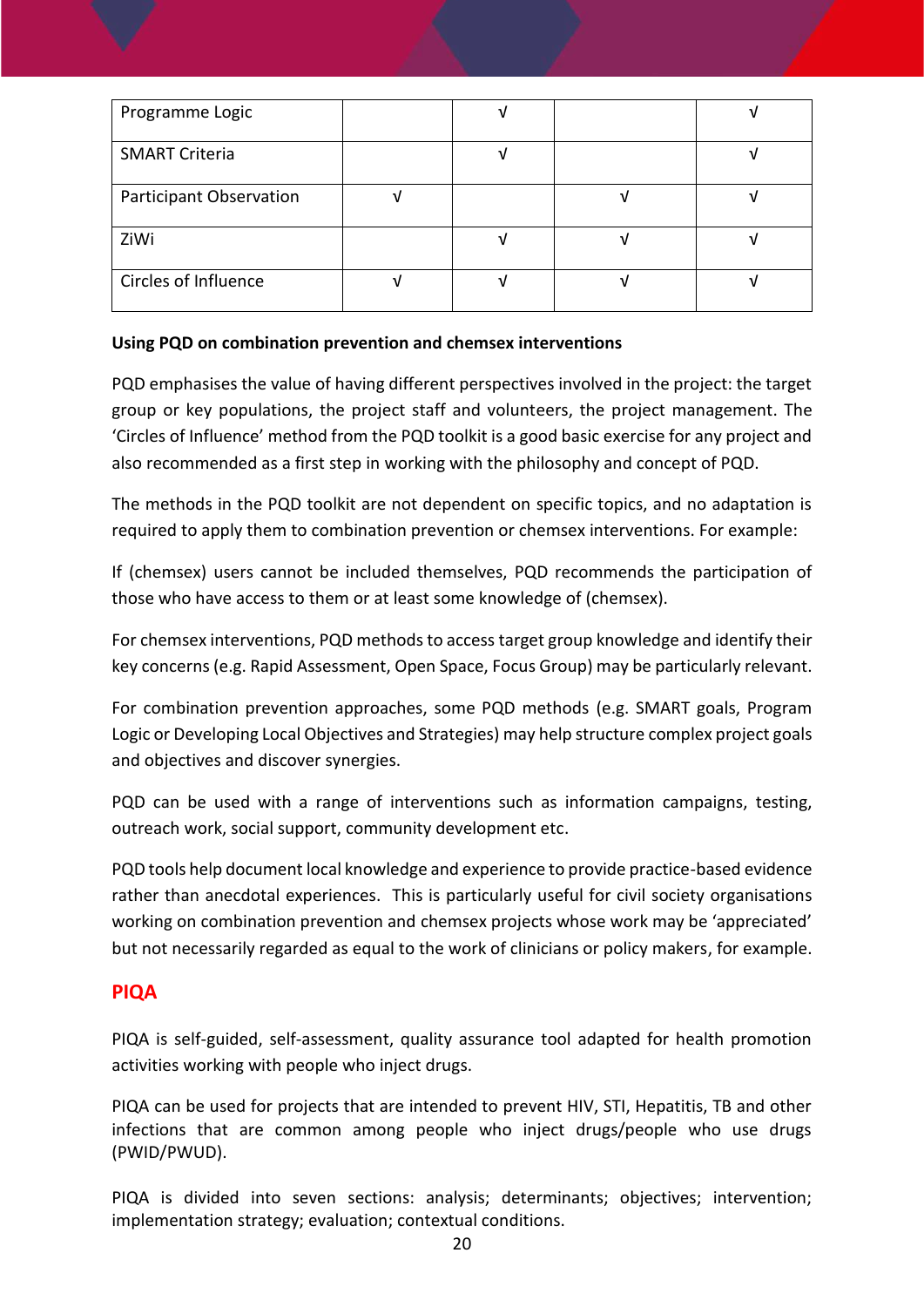PIQA is most useful when a range of stakeholders is involved in the assessment process, including people who use drugs, or, in this case, chemsex users in particular.

#### **Using PIQA on combination prevention and chemsex interventions**

Other Quality Action tools are useful to review chemsex interventions as types of HIV prevention with the key population of gay men and MSM. It is likely that these tools will guide the discussion towards focusing on sexual behaviour with the drug use seen as an additional risk factor.

Using PIQA may be useful for reviewing chemsex interventions with a focus on the drug use while seeing the sexual context in which it takes place as just one specific among many possible settings.

To use PIQA in this way required no more than replacing the term PWID/PWUD with the more specific 'chemsex users'. This will not affect the validity of the tool, as chemsex users are a subgroup of PWID/PWUD.

As with *Succeed*, some PIQA questions may be more relevant than others. However, it is recommended not to edit the questionnaire in advance, but to skip or modify questions only by group consensus. This way you ensure that you remain open to unexpected perspectives emerging during the process.

## <span id="page-21-0"></span>**SHIFT**

*SHIFT* was developed as a self-guided, self-assessed tool for use at programme level to help countries improve their national and sub-national (e.g. regional, provincial) prevention programmes.

Quality Action defines programme level as long-term, strategic initiatives that bring together multiple prevention projects to achieve an overarching goal of reducing new HIV infections.

Examples of programmes include national or regional HIV prevention action plans or wideranging initiatives such as testing programmes, combination prevention (e.g. including treatment as prevention and PrEP) and programmes responding to chemsex.

*SHIFT* is divided into eight sections: know your epidemic, know your response; key populations; key stakeholders; resources; barriers and enablers; monitoring and evaluation; overall goals; priorities.

*SHIFT* makes extensive use of data already collected by countries, including data reported to ECDC and UNAIDS.

#### **Applying** *SHIFT*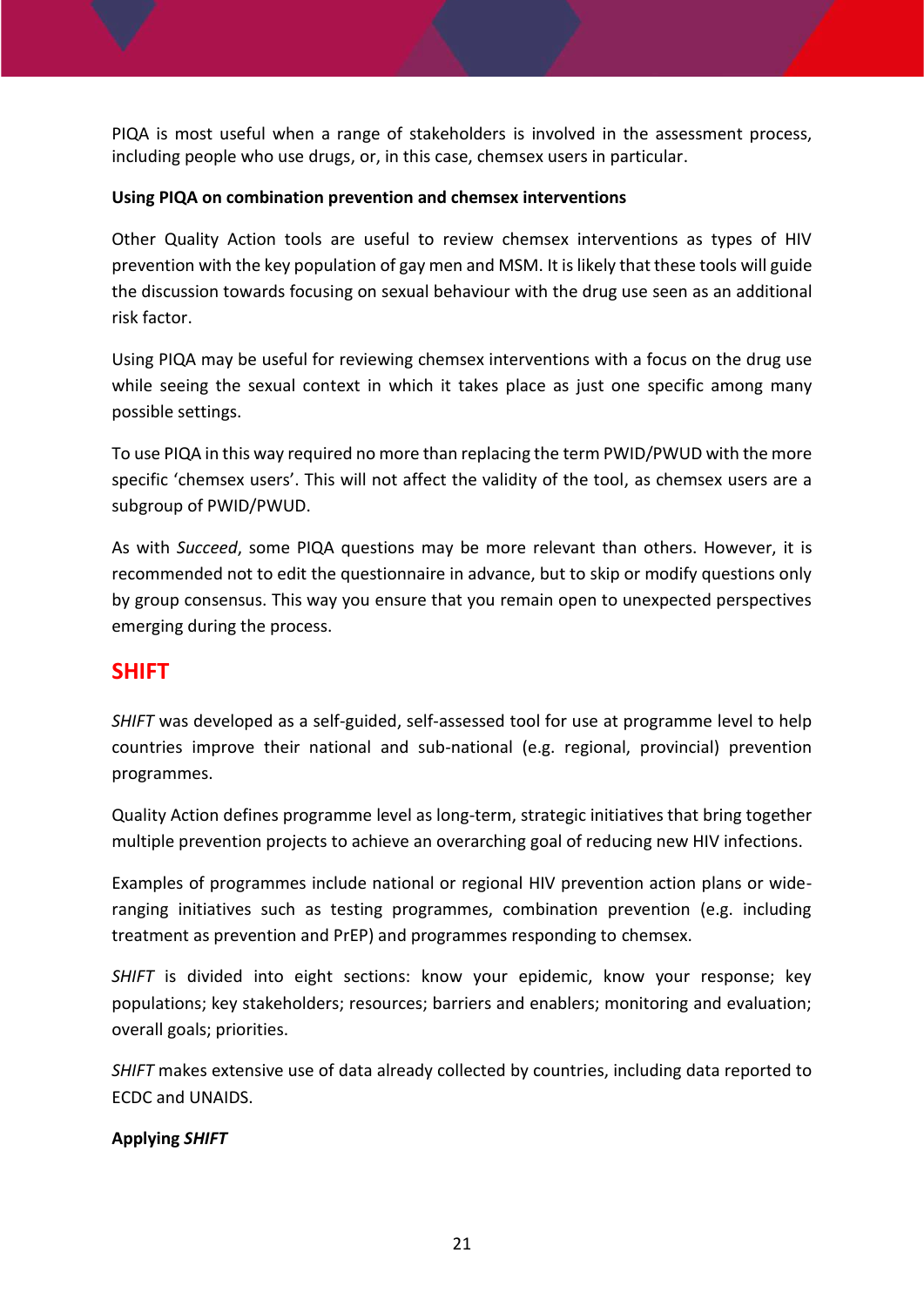*SHIFT is* for policymakers and planners in government and civil society who want to assess and improve the quality of an existing HIV prevention programme, design a new programme or update a strategic plan.

#### **Using** *SHIFT* **on combination prevention and chemsex interventions**

*SHIFT* is an efficient tool for identifying and understanding the issues at the core of an effective national HIV prevention programme.

The tool is very comprehensive and specialist advice is recommended before using it in its entirety.

*SHIFT* is not designed for the project level and may only apply to combination prevention and chemsex interventions if they are intended to be included in the context of an overall review of a national or sub-national prevention programme.

However, the 'Stakeholder Snapshot' and 'Population and Programme' worksheets that are part of the preparatory phase of *SHIFT* may be used for gathering important background information as input into the application of one of the other tools.

## <span id="page-22-0"></span>**3.6 Additional support**

Applying Quality Improvement tools can be time-consuming and challenging for busy staff and volunteers. Winning the personal support of line managers is essential for the planning, implementation and follow-up of any tool application.

Management support is essential to ensure the quality improvement steps agreed during the application of the tool are integrated into the project and carried out in a timely manner.

Funders and other relevant stakeholders can either be involved at some stages of the tool application or throughout. This helps promote the work of the project and fosters understanding of the issues being addressed.

While applying the tools may not require additional resources, funding may be needed for meeting venues, travel, facilitation, materials, refreshments etc. Applying for small amounts of funding to resource the application of a tools can also have the added advantage of obtaining buy-in from the funder into the quality improvement process.

Additional support is also available by contacting members of AIDS Action Europe and by using social networks to connect with organisations in Europe who may have experience that can be shared to facilitate development of services in other countries. The AAE Advocacy tool provides an example of how DEMETRA, a Lithuanian NGO, was supported by the COBATEST network. NGOs are usually willing to help other NGOs by sharing experiences, guidelines and practice models.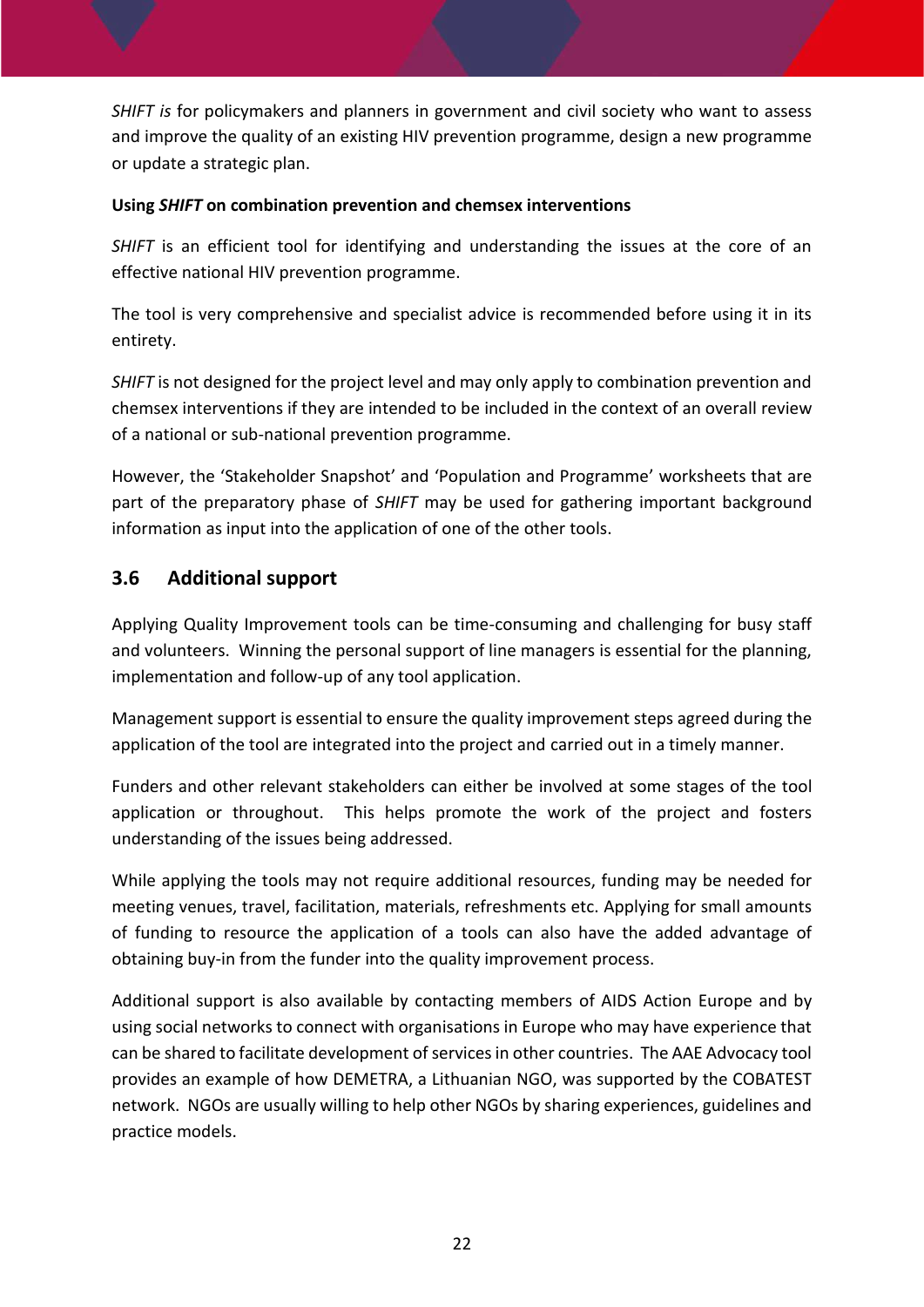### <span id="page-23-0"></span>**4. GLOSSARY OF TERMS**

**Aims / Goals**: The results we are trying to achieve; a goal is the terminal point or what you aspire to do; organisational goals are strategic and SMART (Specific, Measureable, Attractive, Realistic and Time bound).

**Capacity building**: Increasing the ability of a person, group or organisation to perform certain tasks or respond to certain situations; includes increasing knowledge and skills as well as changing perceptions, attitudes and behaviours.

**Combination prevention**: includes classic (e.g. information campaigns, promotion of condom use) as well as more recent prevention tools such as CBVCT, treatment as prevention and PrEP, and responds to rapidly changing use of technologies such as social media apps.

**Chemsex:** The recreational use of drugs specifically in the context of or to facilitate sexual activity, in particular among subcultures of gay men.

**Epidemiology**: The study of the causes and distribution of infections, diseases or health problems in populations and the application of this study to their control.

**Epidemiological data**: Statistical information about the incidences and distribution of HIV (surveillance); analytical and behavioural studies on health determinants, health promotion and HIV prevention.

**Evidence**: Often published in peer-reviewed journals and generated according to scientific standards, often using randomised control trials, with a focus on quantifiable, measurable effects; may change in light of new evidence (see practice-based evidence).

**Evidence-based practice**: Choosing the approaches, interventions and methods most appropriate to a given situation and implementing them at the highest possible level of quality; traditional scientific evidence is not always available or conclusive, especially for structural, social and behavioural interventions. In addition to scientific evidence, other forms of knowledge are also valuable, such as local cultural knowledge and practice-based evidence.

**Key populations**: Those people at higher risk of infection and to involve in the response (people living with HIV are also a key population in HIV prevention); distinct from, but may also include, vulnerable and at risk populations.

**Objectives / Sub-goals Shorter Term Goals:** Measureable targets to achieve the long term or strategic goal.

**Practical Application**: Practically applying the tools to HIV prevention projects / programmes / activities.

**PrEP**: Pre Exposure Prophylaxis – an HIV negative person taking antiretroviral medication for the purposes of preventing HIV infection.